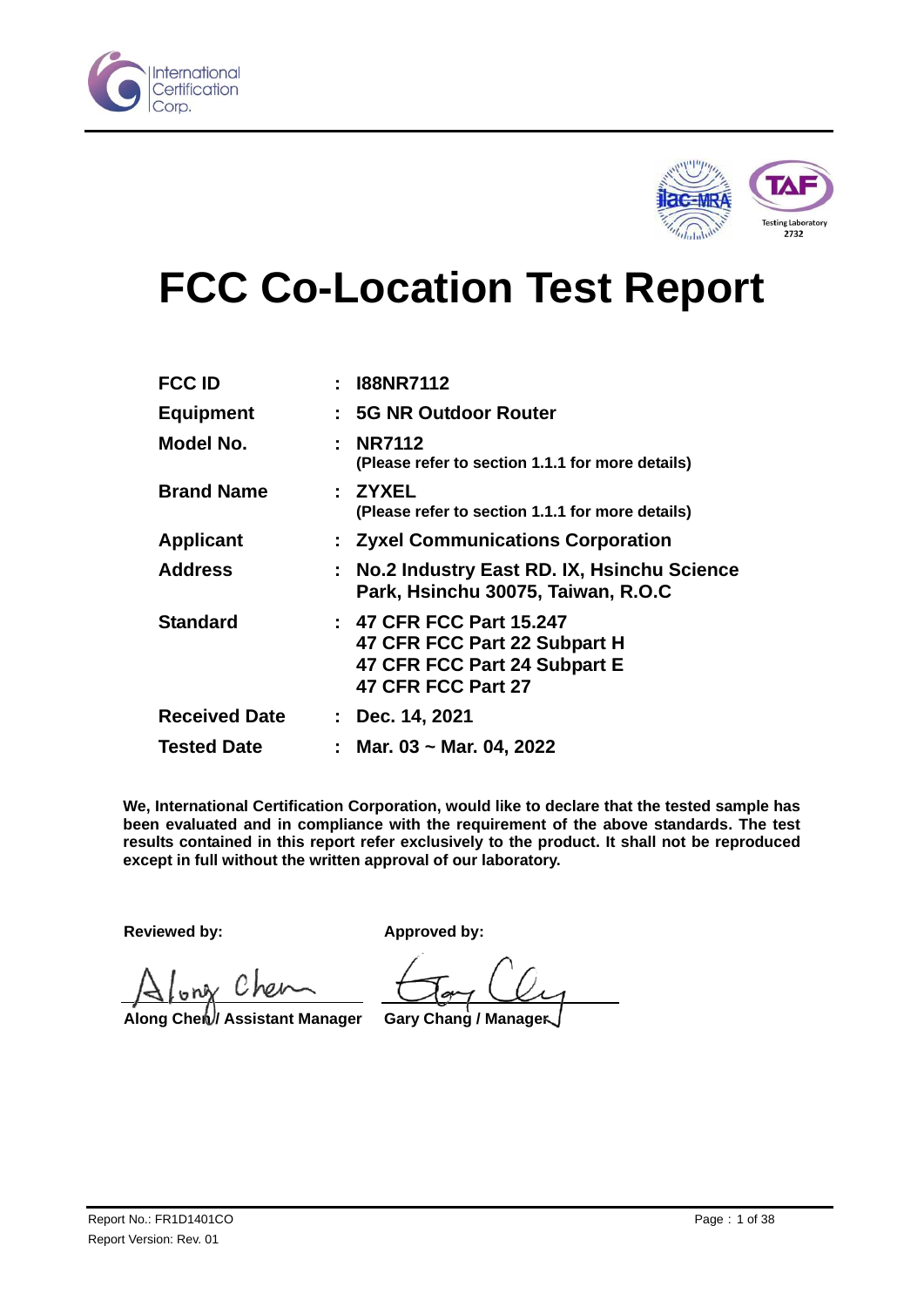

# **Table of Contents**

| $1 \quad$        |  |
|------------------|--|
| 1.1              |  |
| 1.2              |  |
| 1.3              |  |
| 1.4              |  |
| 1.5              |  |
| 1.6              |  |
| 2 <sup>7</sup>   |  |
| 2.1              |  |
| 2.2              |  |
| $\overline{3}$   |  |
| 3.1              |  |
| $\blacktriangle$ |  |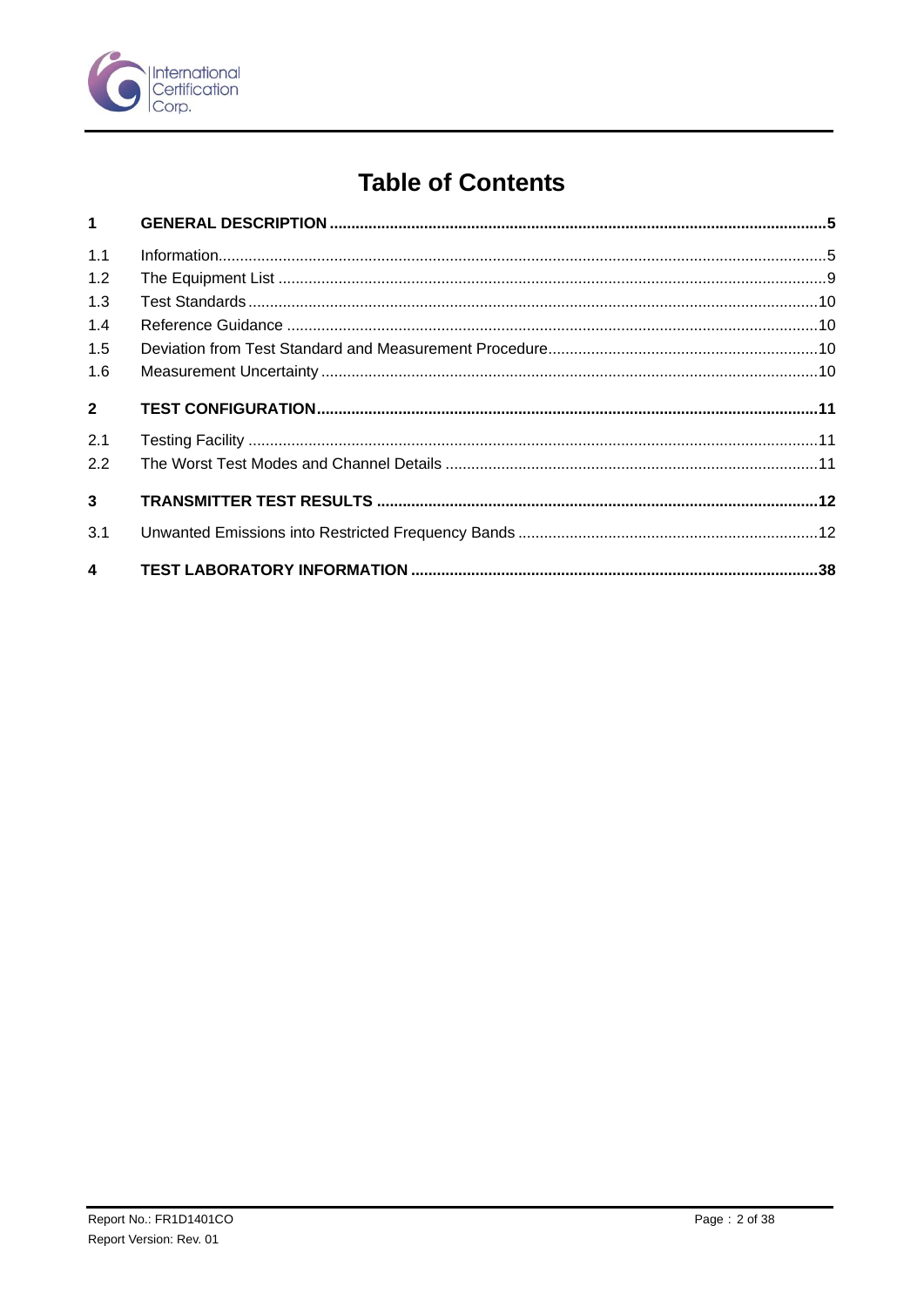

# **Release Record**

<span id="page-2-0"></span>

| <b>Report No.</b> | Version | <b>Description</b> | <b>Issued Date</b> |
|-------------------|---------|--------------------|--------------------|
| FR1D1401CO        | Rev. 01 | Initial issue      | Apr. 15, 2022      |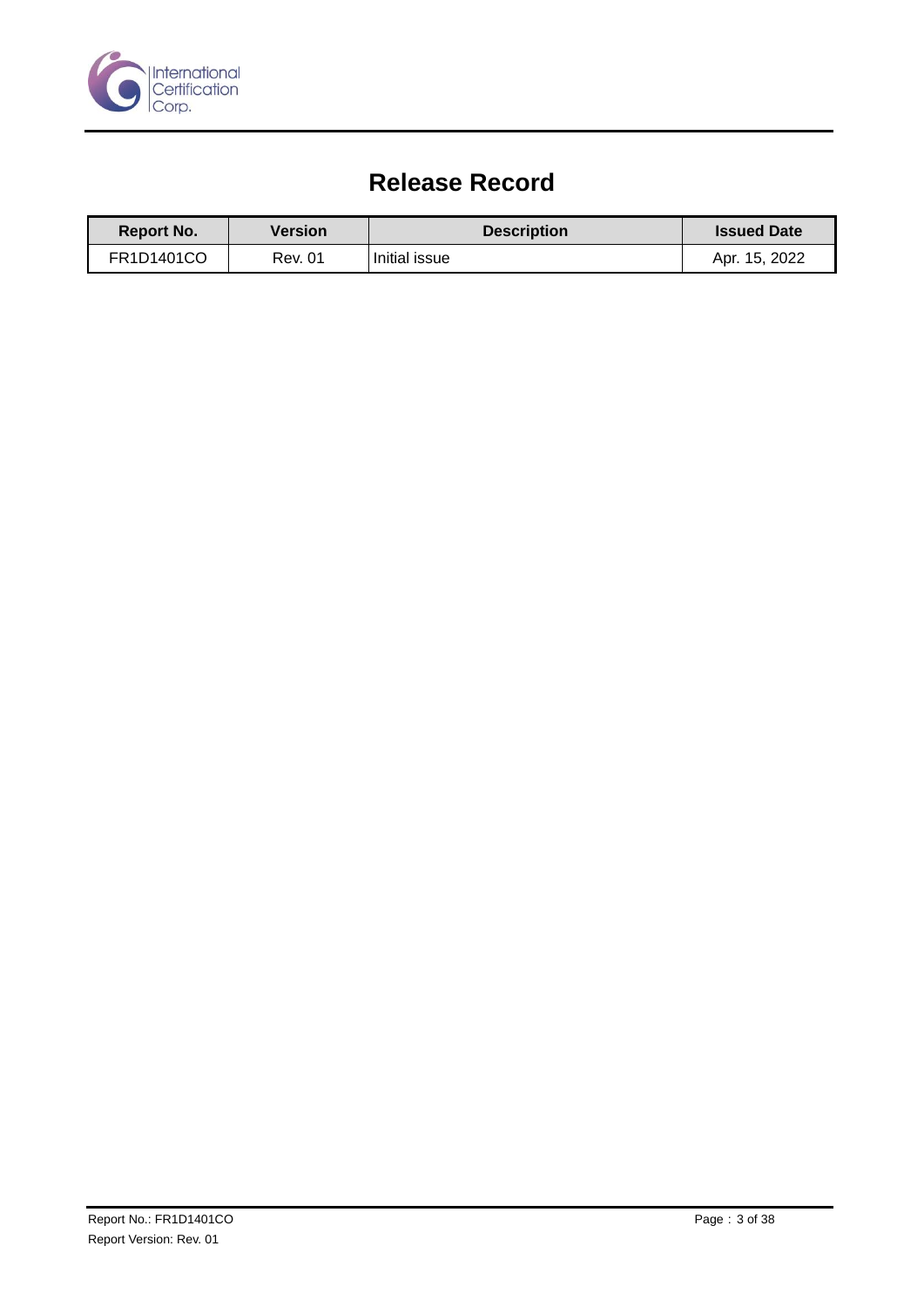

# **Summary of Test Results**

| <b>Test Items</b>  | <b>Measured</b>                                          | <b>Result</b> |
|--------------------|----------------------------------------------------------|---------------|
| Radiated Emissions | [dBuV/m at 3m]: 111.31MHz<br>42.49 (Margin -1.01dB) - QP | Pass          |

#### **Declaration of Conformity:**

The test results with all measurement uncertainty excluded are presented in accordance with the regulation limits or requirements declared by manufacturers.

#### **Comments and Explanations:**

The declared of product specification for EUT presented in the report are provided by the manufacturer, and the manufacturer takes all the responsibilities for the accuracy of product specification.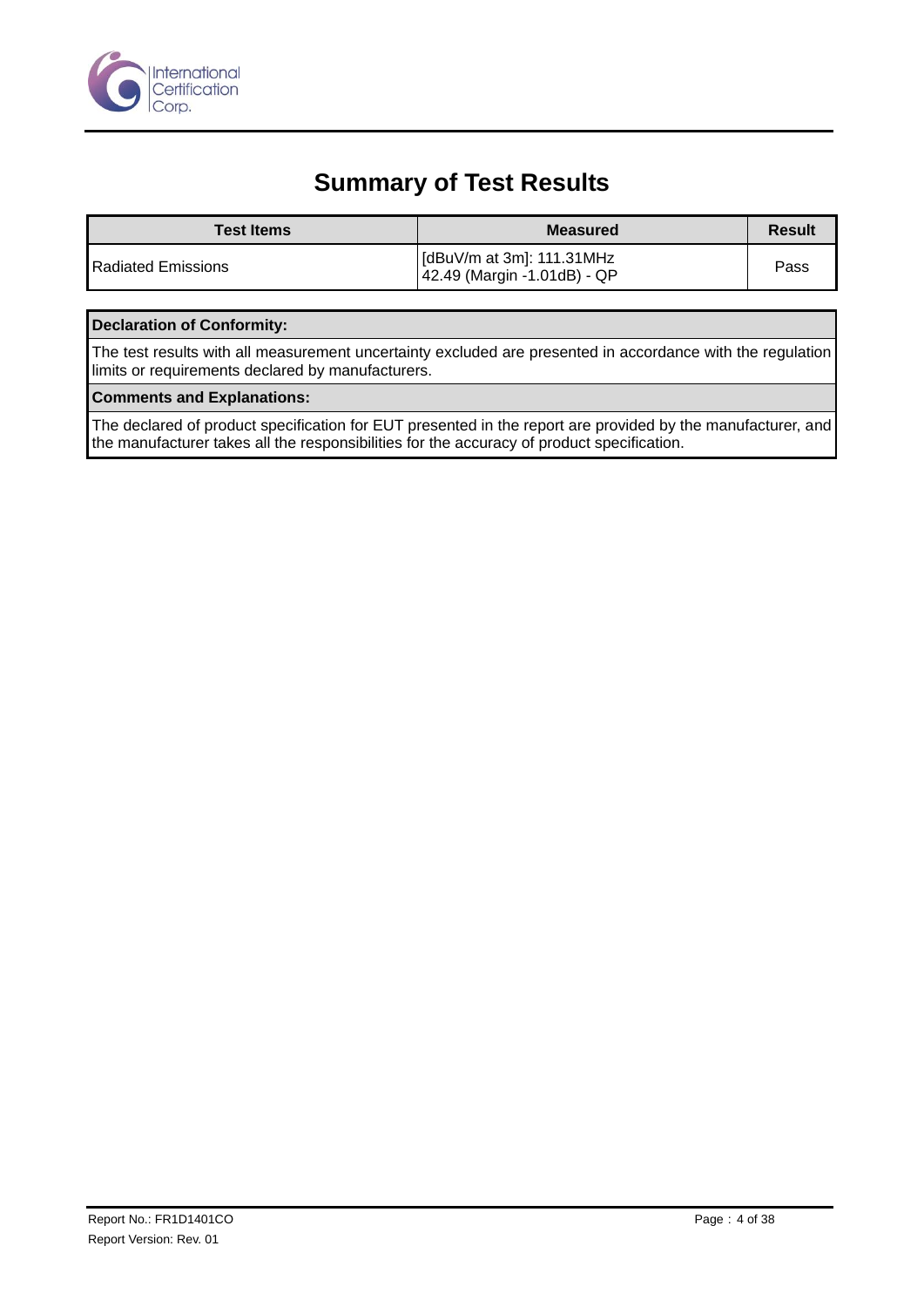

# <span id="page-4-0"></span>**1 General Description**

#### <span id="page-4-1"></span>**1.1 Information**

#### **1.1.1 Product Details**

The following models are provided to this EUT.

| <b>Brand Name</b> | <b>Model Name</b> | <b>Product Name</b>  | <b>Description</b>     |
|-------------------|-------------------|----------------------|------------------------|
| ZYXEL             | NR7112            | 5G NR Outdoor Router |                        |
| Vodafone          | MachineLink 5G    | 5G NR Outdoor Router | for marketing purpose. |
|                   |                   |                      |                        |

All models are electrically identical, different model names are for marketing purpose.<br>
The above models, model **NR7112** was selected as a representative one for the final

 The above models, model **NR7112** was selected as a representative one for the final test and only its data was recorded in this report.

#### **1.1.2 Specification of the Equipment under Test (EUT)**

| <b>IWLAN</b>               |                                                                                      |
|----------------------------|--------------------------------------------------------------------------------------|
| <b>Operating Frequency</b> | 802.11b/g/n: 2412 MHz - 2462 MHz                                                     |
| <b>Modulation Type</b>     | 802.11b: DSSS (DBPSK / DQPSK / CCK)<br>802.11g/n: OFDM (BPSK / QPSK / 16QAM / 64QAM) |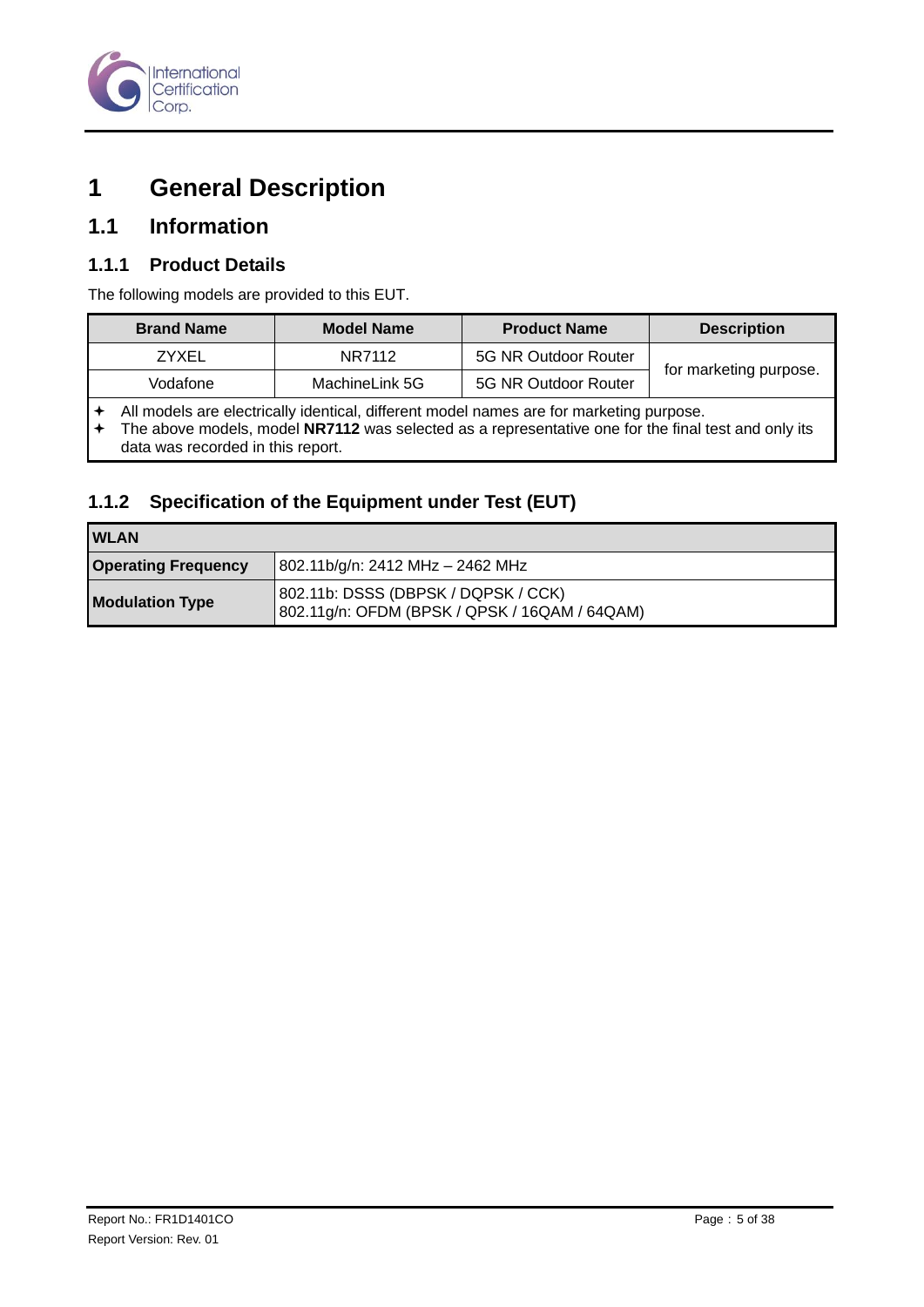

The device contains a certified module as below information

| <b>FCC ID</b>              | XMR2020RM502QAE                                                                                                                                              |
|----------------------------|--------------------------------------------------------------------------------------------------------------------------------------------------------------|
| <b>LTE</b>                 |                                                                                                                                                              |
| <b>Operating Frequency</b> | Band 2: 1850 ~ 1910 MHz<br>Band 5: 824 ~ 849 MHz<br>Band 12: 699 ~ 716 MHz<br>Band 17: 704 ~ 716 MHz<br>Band 41: 2496 ~ 2690 MHz<br>Band 66: 1710 ~ 1780 MHz |
| <b>CA</b>                  | CA 2C, CA 5B, CA 41C, CA 66C                                                                                                                                 |
| <b>Modulation Type</b>     | UL & DL up to 256QAM                                                                                                                                         |
| <b>WCDMA</b>               |                                                                                                                                                              |
| <b>Operating Frequency</b> | Band II: $1850 \sim 1910$ MHz<br>Band IV: 1710 ~ 1755MHz<br>Band V: 824 ~ 849MHz                                                                             |
| <b>Modulation Type</b>     | UL up to 16QAM, DL up to 64QAM                                                                                                                               |
| <b>NR 5G</b>               |                                                                                                                                                              |
| <b>Single Band</b>         | n2, n5, n25, n41, n66, n71                                                                                                                                   |
| <b>Operating Frequency</b> | $n2: 1850 \sim 1910$ MHz<br>n5: 824 ~ 849 MHz<br>$n25: 1850 \sim 1915$ MHz<br>n66: 1710 ~ 1780 MHz<br>n41: 2496 ~ 2690 MHz<br>n71: 663 ~ 698MHz              |
| <b>Modulation Type</b>     | UL & DL up to 256QAM                                                                                                                                         |
| <b>SA UL MIMO Band</b>     | n41                                                                                                                                                          |
| <b>HPUE Band</b>           | n41                                                                                                                                                          |
| <b>EN-DC Band</b>          | DC 5A n2A/DC 5A n66A<br>DC_12A_n2A / DC_12A_n66A<br>DC 2A n5A/DC 2A n41A<br>DC_66A_n5A / DC_66A_n41A                                                         |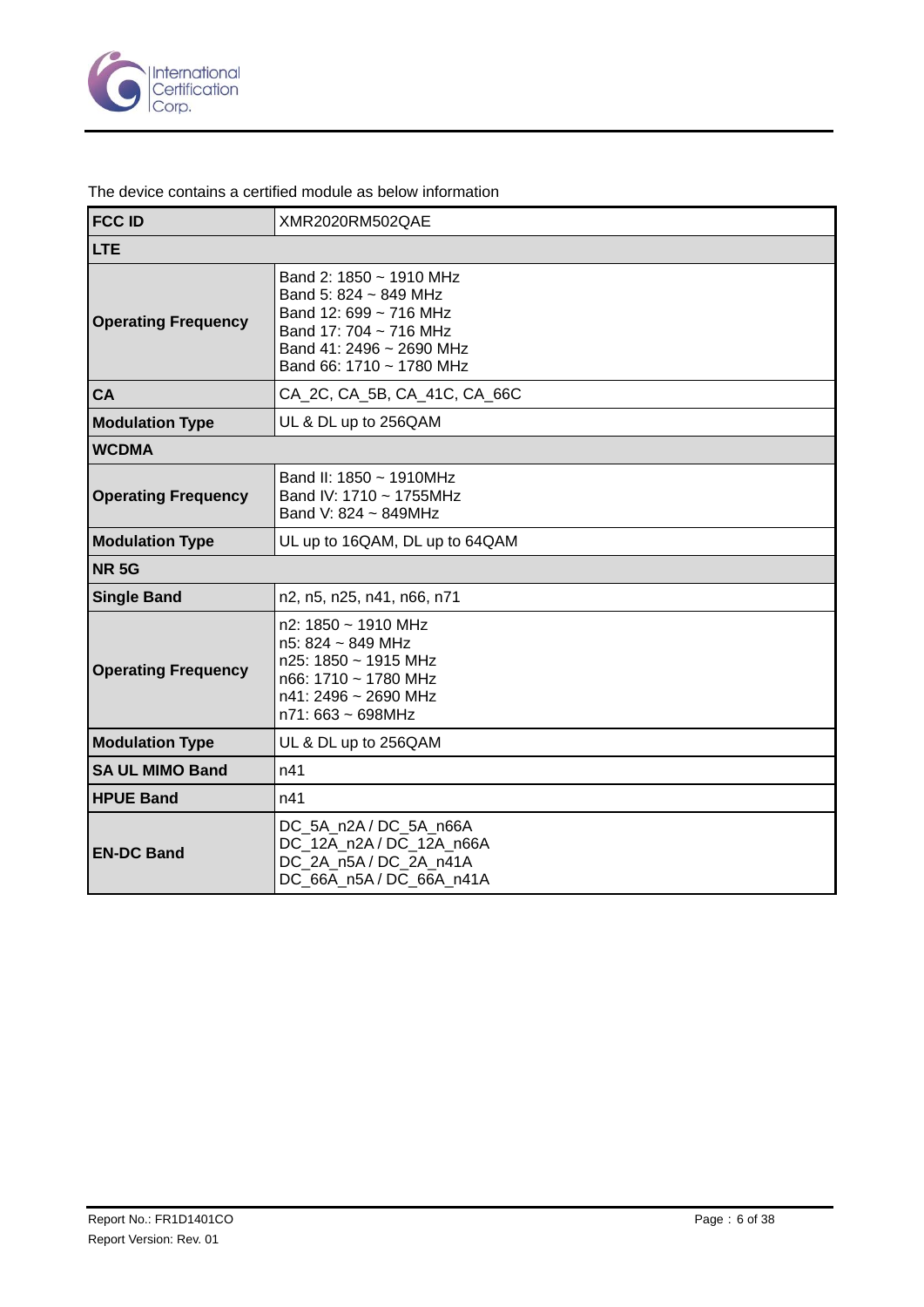

#### **1.1.3 Antenna Details**

WLAN 2.4G

| Ant. No. | <b>Model</b> | <b>Type</b> | <b>Connector</b> | Gain (dBi) |
|----------|--------------|-------------|------------------|------------|
|          | WiFi 0       | <b>PIFA</b> | No               | 4.1        |
|          | WiFi         | <b>PIFA</b> | No               |            |

| <b>LTE</b>     |             |                  |            |               |
|----------------|-------------|------------------|------------|---------------|
| Ant. No.       | <b>Type</b> | <b>Connector</b> | Gain (dBi) | <b>Remark</b> |
|                |             |                  | 5.5        | Band 2        |
| $\overline{2}$ |             |                  | 5.54       | Band 4        |
| 3              |             |                  | 1.4        | Band 5        |
| 4              | <b>PCB</b>  | <b>UFL</b>       | 1.4        | Band 12       |
| 5              |             |                  | 1.4        | Band 17       |
| 6              |             |                  | 5.7        | Band 41       |
| 7              |             |                  | 5.54       | Band 66       |

NR 5G

| Ant. No. | <b>Type</b> | <b>Connector</b> | Gain (dBi) | <b>Remark</b>  |
|----------|-------------|------------------|------------|----------------|
|          |             |                  | 5.5        | n2             |
| 2        |             |                  | 1.4        | n <sub>5</sub> |
| 3        |             |                  | 5.5        | n25            |
|          | <b>PCB</b>  | UFL              | 5.7        | n41            |
| 5        |             |                  | 5.54       | n66            |
| 6        |             |                  | 1.4        | n71            |

| Ant. No. | Type       | <b>Connector</b> | Gain (dBi) | <b>Remark</b>        |
|----------|------------|------------------|------------|----------------------|
|          |            |                  | 5.5        | WCDMA Band II        |
|          | <b>PCB</b> | UFL              | 5.54       | <b>WCDMA Band IV</b> |
|          |            |                  | 1.4        | <b>WCDMA Band V</b>  |

#### **1.1.4 Power Supply Type of Equipment under Test (EUT)**

|--|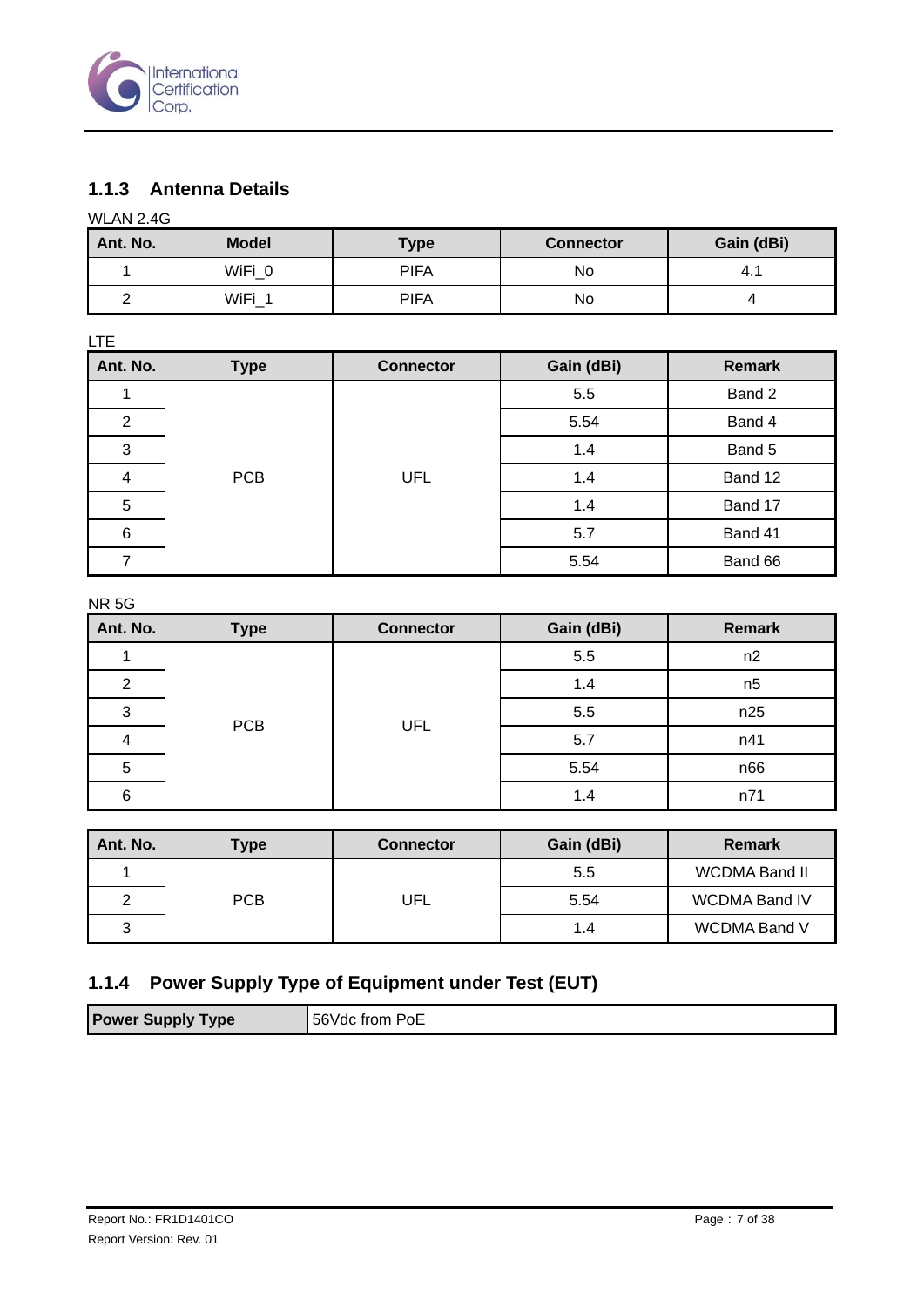

#### **1.1.5 Accessories**

| <b>Accessories</b> |                  |                                                                                                                                |  |  |  |
|--------------------|------------------|--------------------------------------------------------------------------------------------------------------------------------|--|--|--|
| No.                | <b>Equipment</b> | <b>Description</b>                                                                                                             |  |  |  |
|                    | <b>PoE</b>       | Brand: PHIHONG<br>Model: POE16R-1AFG6<br>Power Rating:<br>I/P: 100-240Vac, 50-60Hz, 0.8A<br>O/P: 56Vdc, 0.275A, 15.4W, 32-44VA |  |  |  |
| ົ                  | RJ45             | 1.75m non-shielded w/o core                                                                                                    |  |  |  |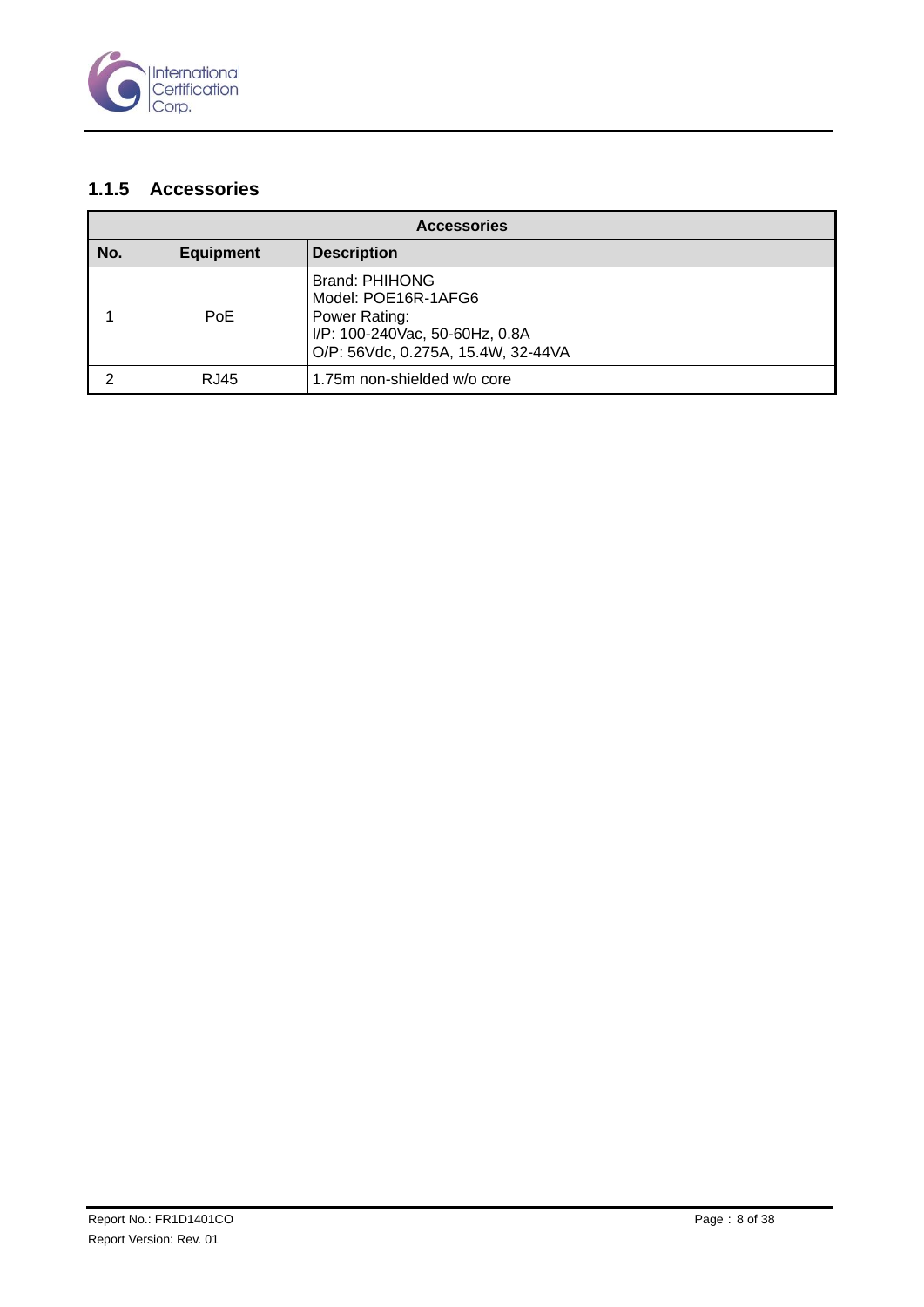

# <span id="page-8-0"></span>**1.2 The Equipment List**

| <b>Test Item</b>                                                    | <b>Radiated Emission</b>   |                           |                     |                         |                          |  |
|---------------------------------------------------------------------|----------------------------|---------------------------|---------------------|-------------------------|--------------------------|--|
| <b>Test Site</b>                                                    | 966 chamber1 / (03CH01-WS) |                           |                     |                         |                          |  |
| <b>Tested Date</b>                                                  | Mar. 03 ~ Mar. 04, 2022    |                           |                     |                         |                          |  |
| <b>Instrument</b>                                                   | Brand                      | Model No.                 | Serial No.          | <b>Calibration Date</b> | <b>Calibration Until</b> |  |
| Receiver                                                            | R&S                        | ESR <sub>3</sub>          | 101657              | Mar. 12, 2021           | Mar. 11, 2022            |  |
| Spectrum Analyzer                                                   | R&S                        | <b>FSV40</b>              | 101063              | Apr. 19, 2021           | Apr. 18, 2022            |  |
| Loop Antenna                                                        | R&S                        | $HFH2-Z2$                 | 100330              | Nov. 08, 2021           | Nov. 07, 2022            |  |
| <b>Bilog Antenna</b>                                                | <b>SCHWARZBECK</b>         | <b>VULB9168</b>           | VULB9168-522        | Jun. 30, 2021           | Jun. 29, 2022            |  |
| Horn Antenna<br>1G-18G                                              | <b>SCHWARZBECK</b>         | <b>BBHA 9120 D</b>        | BBHA 9120 D 1096    | Dec. 03, 2021           | Dec. 02, 2022            |  |
| Horn Antenna<br>18G-40G                                             | <b>SCHWARZBECK</b>         | <b>BBHA 9170</b>          | <b>BBHA 9170508</b> | Jan. 11, 2022           | Jan. 10, 2023            |  |
| Preamplifier                                                        | <b>EMC</b>                 | EMC02325                  | 980225              | Jun. 29, 2021           | Jun. 28, 2022            |  |
| Preamplifier                                                        | Agilent                    | 83017A                    | MY39501308          | Sep. 28, 2021           | Sep. 27, 2022            |  |
| Preamplifier                                                        | <b>EMC</b>                 | EMC184045B                | 980192              | Jul. 14, 2021           | Jul. 13, 2022            |  |
| Loop Antenna Cable                                                  | <b>KOAX KABEL</b>          | 101354-BW                 | 101354-BW           | Oct. 05, 2021           | Oct. 04, 2022            |  |
| LF cable 3M                                                         | Woken                      | CFD400NL-LW               | CFD400NL-001        | Oct. 05, 2021           | Oct. 04, 2022            |  |
| LF cable 11M                                                        | <b>EMC</b>                 | EMCCFD400-NW-N<br>W-11000 | 200801              | Oct. 05, 2021           | Oct. 04, 2022            |  |
| LF cable 1M                                                         | <b>EMC</b>                 | EMCCFD400-NM-N<br>M-1000  | 160502              | Oct. 05, 2021           | Oct. 04, 2022            |  |
| <b>RF Cable</b>                                                     | <b>EMC</b>                 | EMC104-35M-35M-<br>8000   | 210920              | Oct. 05, 2021           | Oct. 04, 2022            |  |
| <b>RF Cable</b>                                                     | <b>HUBER+SUHNER</b>        | SUCOFLEX104               | MY16019/4           | Oct. 05, 2021           | Oct. 04, 2022            |  |
| Receiver                                                            | R&S                        | ESR3                      | 101657              | Mar. 12, 2021           | Mar. 11, 2022            |  |
| Measurement<br>Software                                             | <b>AUDIX</b>               | e3                        | 6.120210g           | NA                      | NA                       |  |
| Radio<br>Communication<br>Analyzer                                  | Anritsu                    | MT8821C                   | 6262149999          | Sep. 16, 2021           | Sep. 15, 2022            |  |
| Radio<br><b>Communication Test</b><br>Station                       | Anritsu                    | MT8000A                   | 6262148276          | Sep. 16, 2021           | Sep. 15, 2022            |  |
| Note: Calibration Interval of instruments listed above is one year. |                            |                           |                     |                         |                          |  |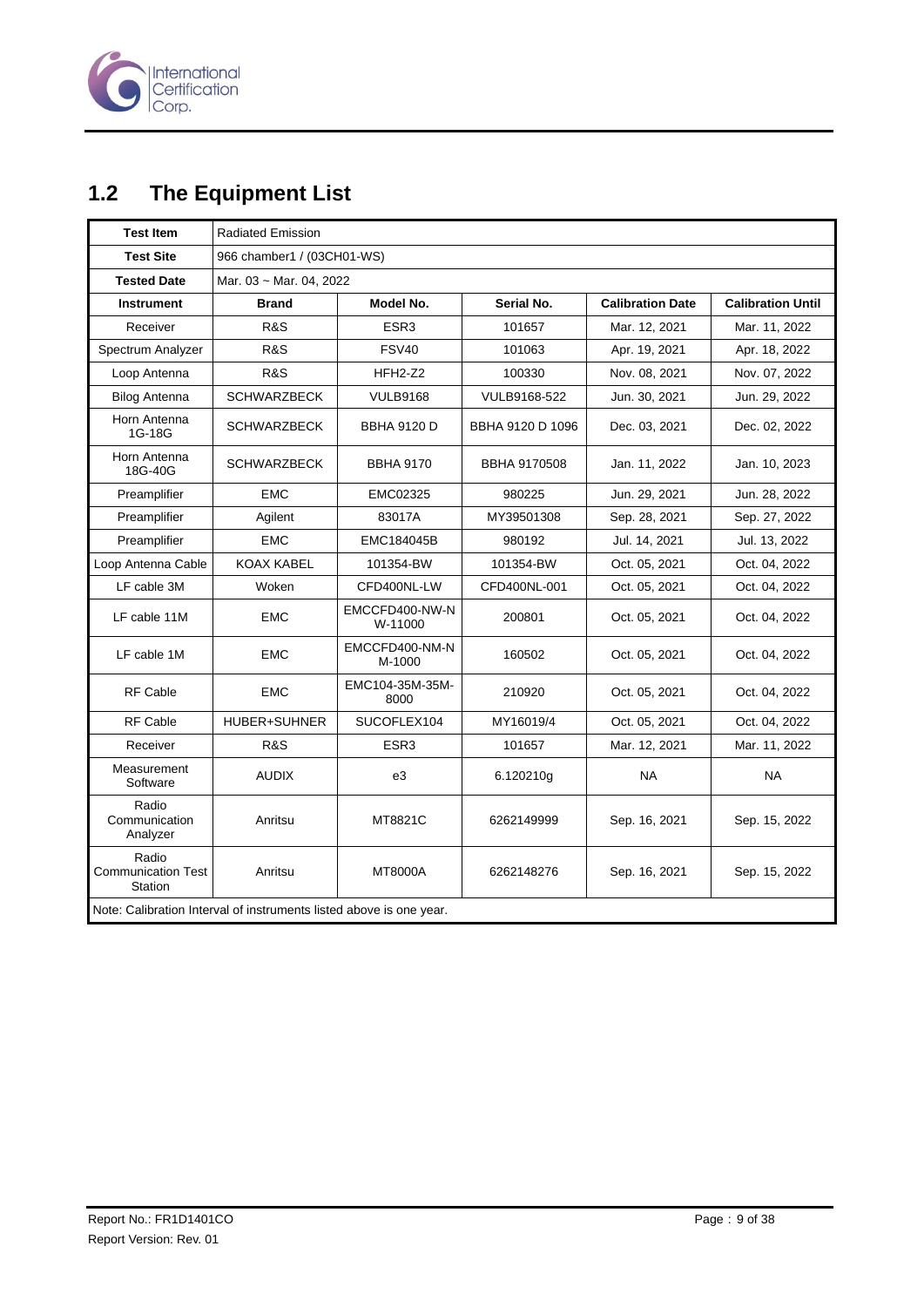

### <span id="page-9-0"></span>**1.3 Test Standards**

[47 CFR FCC](#page-0-0) Part 15.247 ANSI C63.10-2013 47 CFR FCC Part 22 Subpart H 47 CFR FCC Part 24 Subpart E 47 CFR FCC Part 27 ANSI C63.26-2015

### <span id="page-9-1"></span>**1.4 Reference Guidance**

FCC KDB 558074 D01 15.247 Meas Guidance v05r02 FCC KDB 662911 D01 Multiple Transmitter Output v02r01 FCC KDB 412172 D01 Determining ERP and EIRP v01r01 FCC KDB 789033 D02 General UNII Test Procedures New Rules v02r01 FCC KDB 971168 D01 Power Meas License Digital Systems v03r01 FCC KDB 971168 D02 Misc Rev Approv License Devices v02r01

### <span id="page-9-2"></span>**1.5 Deviation from Test Standard and Measurement Procedure**

None

#### <span id="page-9-3"></span>**1.6 Measurement Uncertainty**

The measurement uncertainties given below are based on a 95% confidence level (based on a coverage factor (k=2)).

| <b>Measurement Uncertainty</b> |               |  |  |  |
|--------------------------------|---------------|--|--|--|
| <b>Parameters</b>              | Uncertainty   |  |  |  |
| Radiated emission $\leq$ 1GHz  | $\pm 3.41$ dB |  |  |  |
| Radiated emission > 1GHz       | $±4.59$ dB    |  |  |  |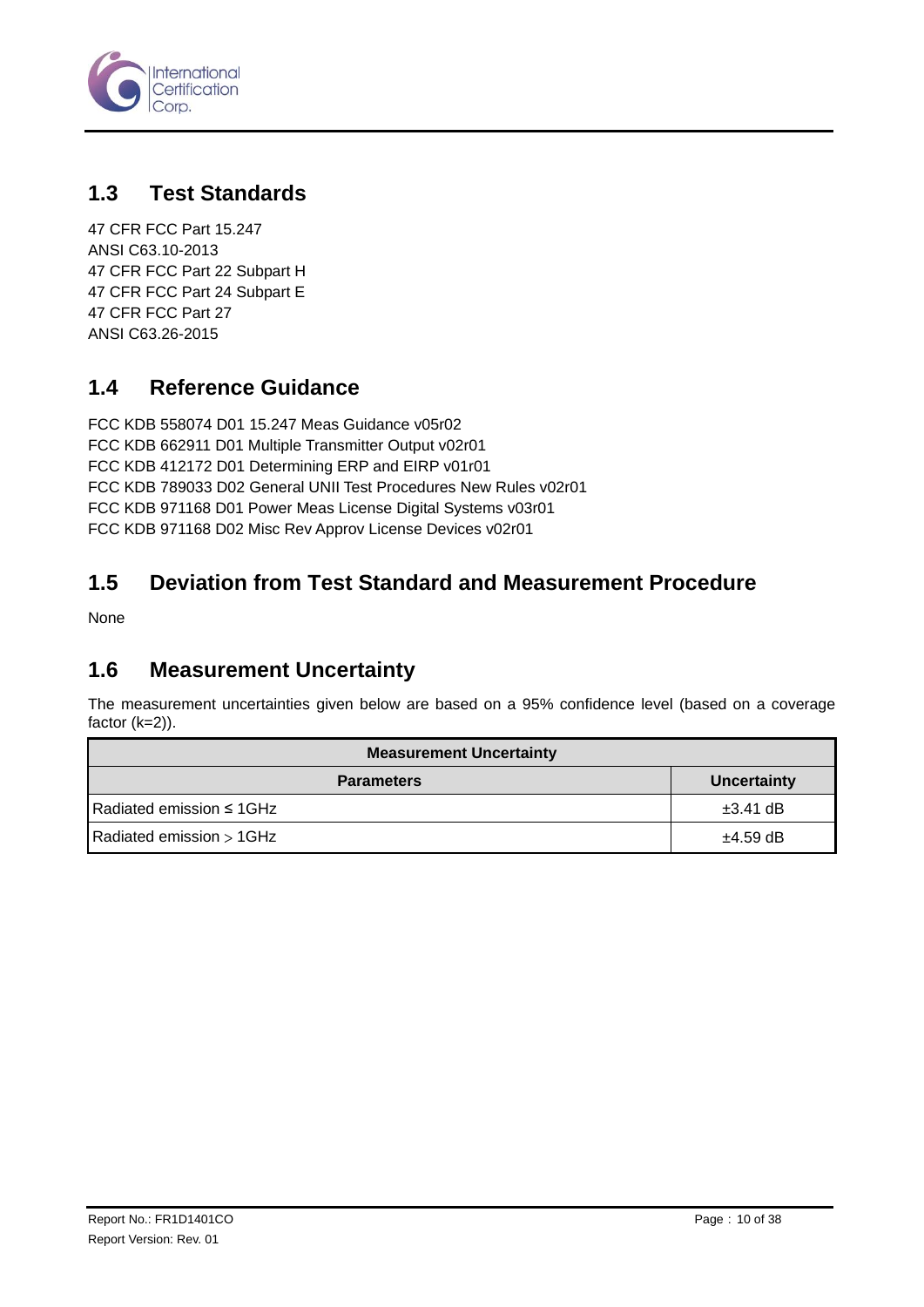

# <span id="page-10-0"></span>**2 Test Configuration**

# <span id="page-10-1"></span>**2.1 Testing Facility**

| <b>Test Laboratory</b>        | International Certification Corporation                                                    |
|-------------------------------|--------------------------------------------------------------------------------------------|
| <b>Test Site</b>              | 103CH01-WS                                                                                 |
| <b>Address of Test Site</b>   | No.3-1, Lane 6, Wen San 3rd St., Kwei Shan Dist., Tao Yuan City 33381, Taiwan<br> (R.O.C.) |
| ▶ FCC Designation No.: TW2732 |                                                                                            |

FCC site registration No.: 181692

- ISED#: 10807A
- CAB identifier: TW2732

## <span id="page-10-2"></span>**2.2 The Worst Test Modes and Channel Details**

| <b>Test item</b>                                                                           | <b>Modulation Mode</b>                                                                                                                                                                                                                                                                                                                                                   |  |  |
|--------------------------------------------------------------------------------------------|--------------------------------------------------------------------------------------------------------------------------------------------------------------------------------------------------------------------------------------------------------------------------------------------------------------------------------------------------------------------------|--|--|
| <b>Radiated Emissions</b>                                                                  | Mode 1: WIFI 2.4G 11g ch6 + NR 5G EN-DC n2A ch371500_DC5A ch20525<br>Mode 2: WIFI 2.4G 11g ch6 + NR 5G EN-DC n5A ch167300_DC66A ch132322<br>Mode 3: WIFI 2.4G 11g ch6 + NR 5G EN-DC n41A ch534996_DC2A ch18615<br>Mode 4: WIFI 2.4G I 11g ch6 + NR 5G SA N71 ch133100<br>Mode 5: WIFI 2.4G 11g ch6 + LTE B12 ch23035<br>Mode 6: WIFI 2.4G 11g ch6 + LTE B41 HPUE ch39675 |  |  |
| NOTE: The selected channel is the maximum power channel of Wi-Fi & LTE, Wi-Fi & NR5G mode. |                                                                                                                                                                                                                                                                                                                                                                          |  |  |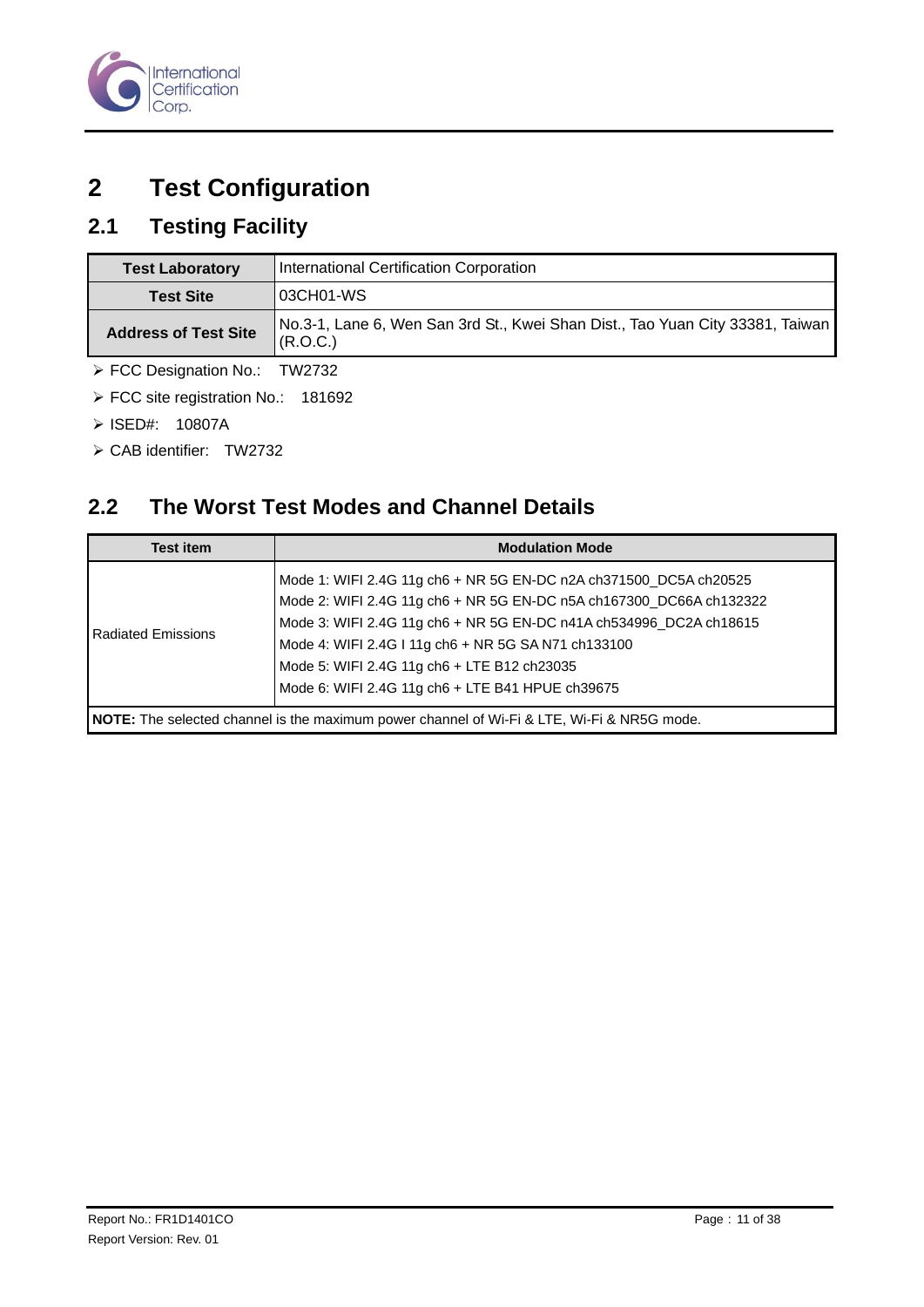

# <span id="page-11-0"></span>**3 Transmitter Test Results**

#### <span id="page-11-1"></span>**3.1 Unwanted Emissions into Restricted Frequency Bands**

#### **3.1.1 Limit of Unwanted Emissions into Restricted Frequency Bands**

| <b>Restricted Band Emissions Limit</b> |                       |                         |                             |  |  |  |
|----------------------------------------|-----------------------|-------------------------|-----------------------------|--|--|--|
| <b>Frequency Range (MHz)</b>           | Field Strength (uV/m) | Field Strength (dBuV/m) | <b>Measure Distance (m)</b> |  |  |  |
| $0.009 - 0.490$                        | 2400/F(kHz)           | $48.5 - 13.8$           | 300                         |  |  |  |
| $0.490 - 1.705$                        | 24000/F(kHz)          | $33.8 - 23$             | 30                          |  |  |  |
| 1.705~30.0                             | 30                    | 29                      | 30                          |  |  |  |
| $30 - 88$                              | 100                   | 40                      | 3                           |  |  |  |
| $88 - 216$                             | 150                   | 43.5                    | 3                           |  |  |  |
| 216~960                                | 200                   | 46                      | 3                           |  |  |  |
| Above 960                              | 500                   | 54                      | 3                           |  |  |  |

**Note 1:** 

Qusai-Peak value is measured for frequency below 1GHz except for 9–90 kHz, 110–490 kHz frequency band. Peak and average value are measured for frequency above 1GHz. The limit on average radio frequency emission is as above table. The limit on peak radio frequency emissions is 20 dB above the maximum permitted average emission limit **Note 2:** 

Measurements may be performed at a distance other than what is specified provided. When performing measurements at a distance other than that specified, the results shall be extrapolated to the specified distance using an extrapolation factor as below, Frequency at or above 30 MHz: 20 dB/decade Frequency below 30 MHz: 40 dB/decade.

#### **3.1.2 Test Procedures**

- 1. Measurement is made at a semi-anechoic chamber that incorporates a turntable allowing a EUT rotation of 360°. A continuously-rotating, remotely-controlled turntable is installed at the test site to support the EUT and facilitate determination of the direction of maximum radiation for each EUT emission frequency. The EUT is placed at test table. For emissions testing at or below 1 GHz, the table height is 80 cm above the reference ground plane. For emission measurements above 1 GHz, the table height is 1.5 m.
- 2. Measurement is made with the antenna positioned in both the horizontal and vertical planes of polarization. The measurement antenna is varied in height  $(1m \sim 4m)$  above the reference ground plane to obtain the maximum signal strength. Distance between EUT and antenna is 3 m.
- 3. This investigation is performed with the EUT rotated 360°, the antenna height scanned between 1 m and 4 m, and the antenna rotated to repeat the measurements for both the horizontal and vertical antenna polarizations.

Note:

- 1. 120kHz measurement bandwidth of test receiver and Quasi-peak detector is for radiated emission below 1GHz.
- 2. RBW=1MHz, VBW=3MHz and Peak detector is for peak measured value of radiated emission above 1GHz.
- 3. RBW=1MHz, VBW=1/T and Peak detector is for average measured value of radiated emission above 1GHz.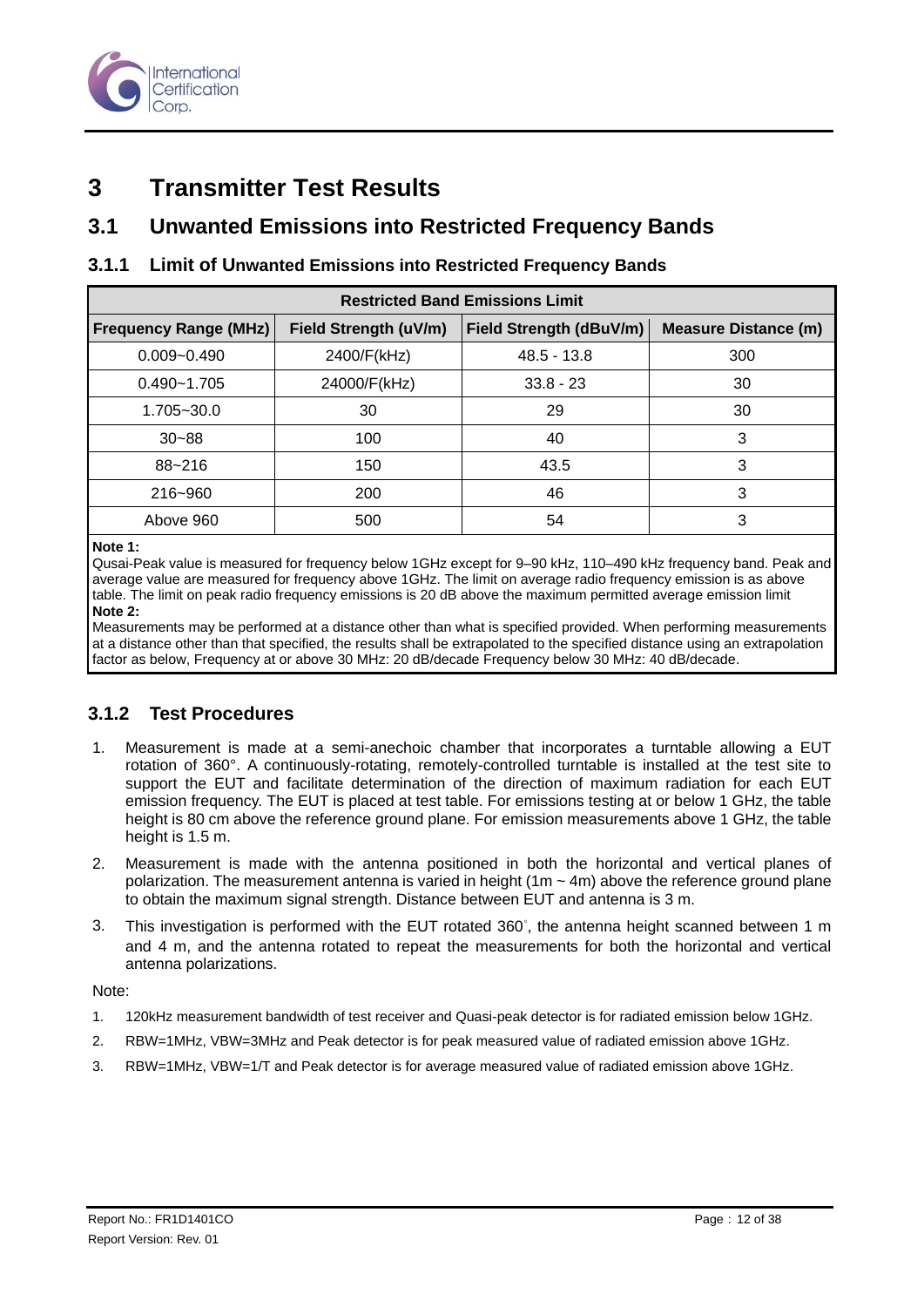

#### **3.1.3 Test Setup**

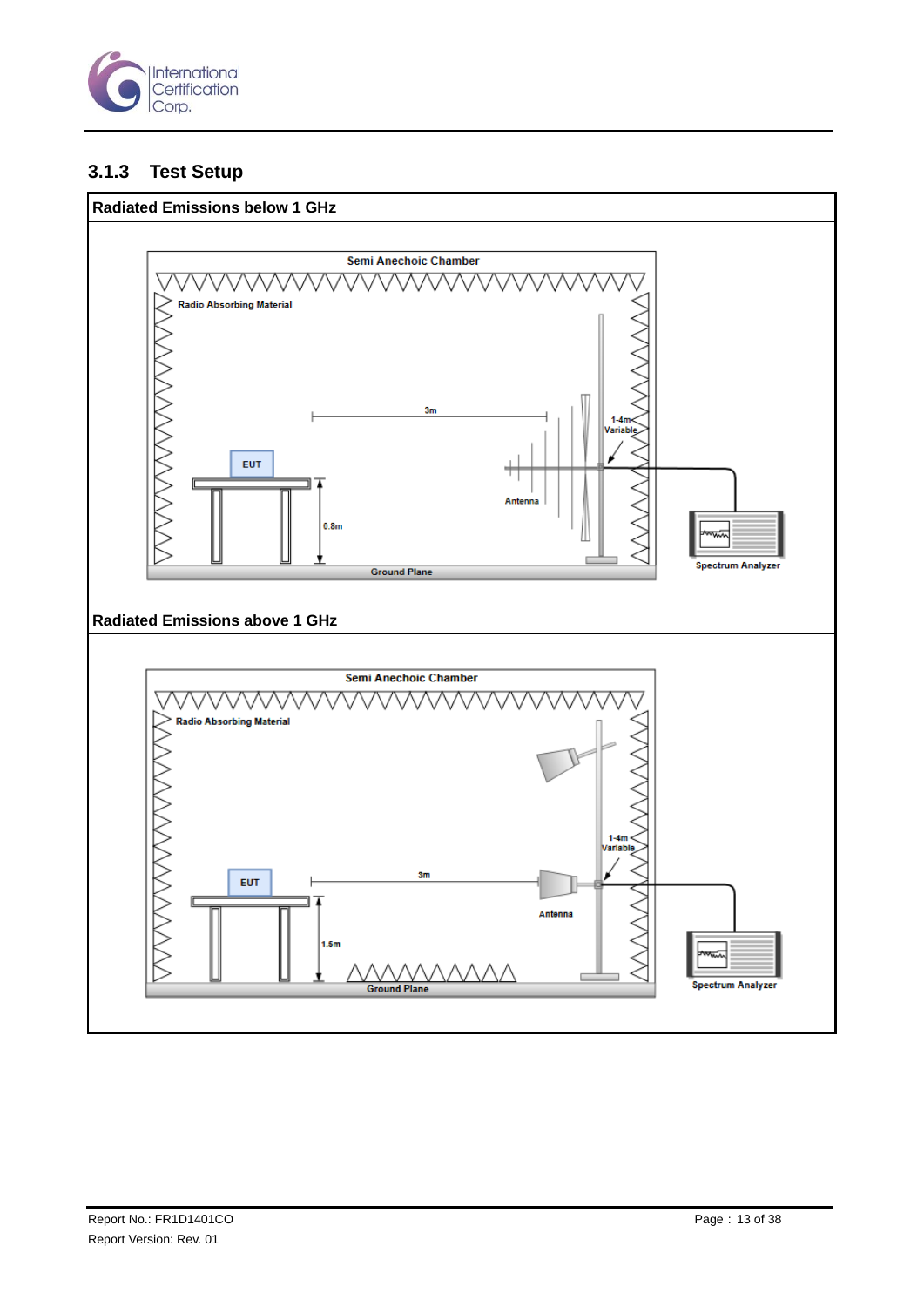



#### **3.1.4 Transmitter Radiated Unwanted Emissions (Below 1GHz)**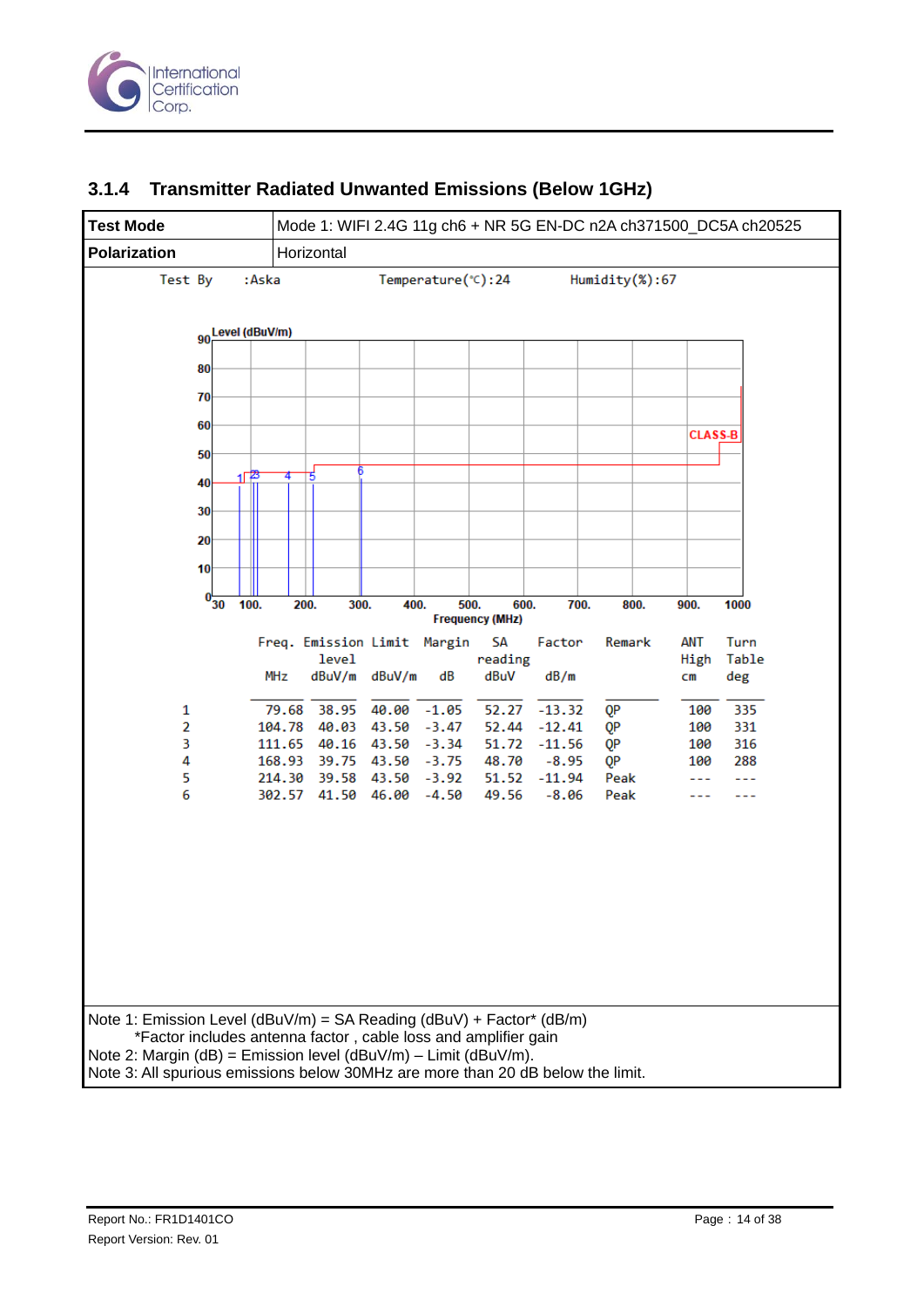

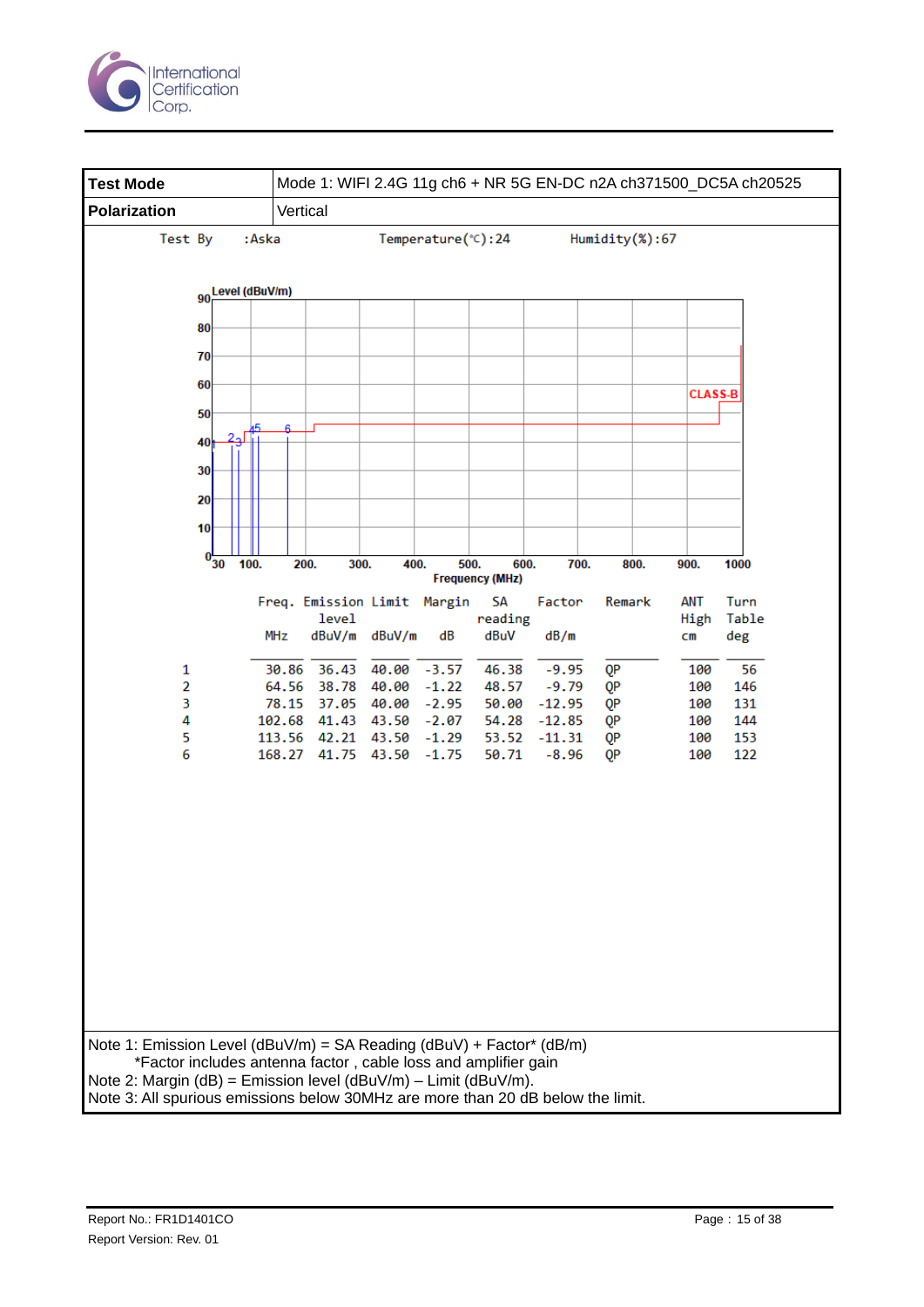

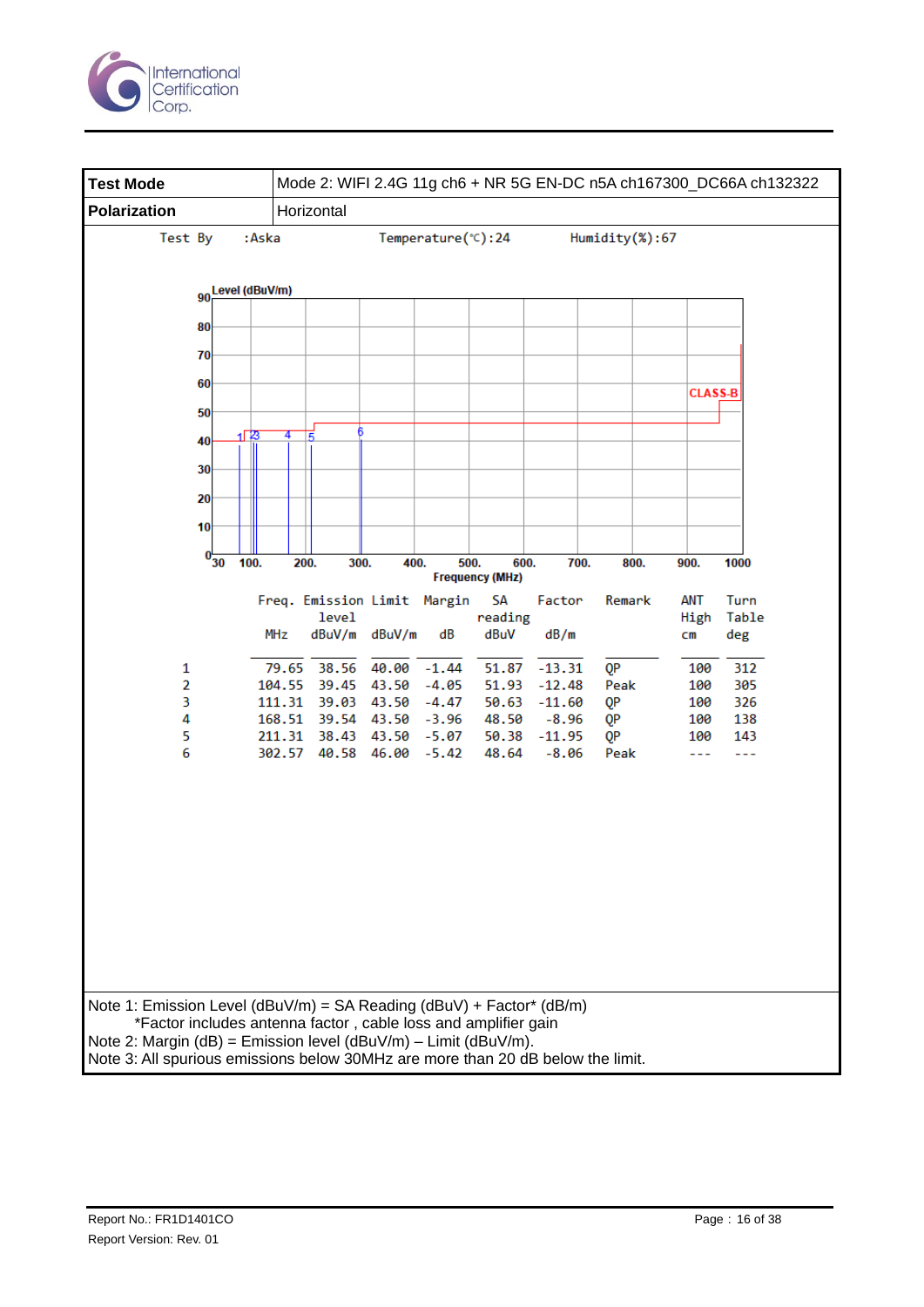

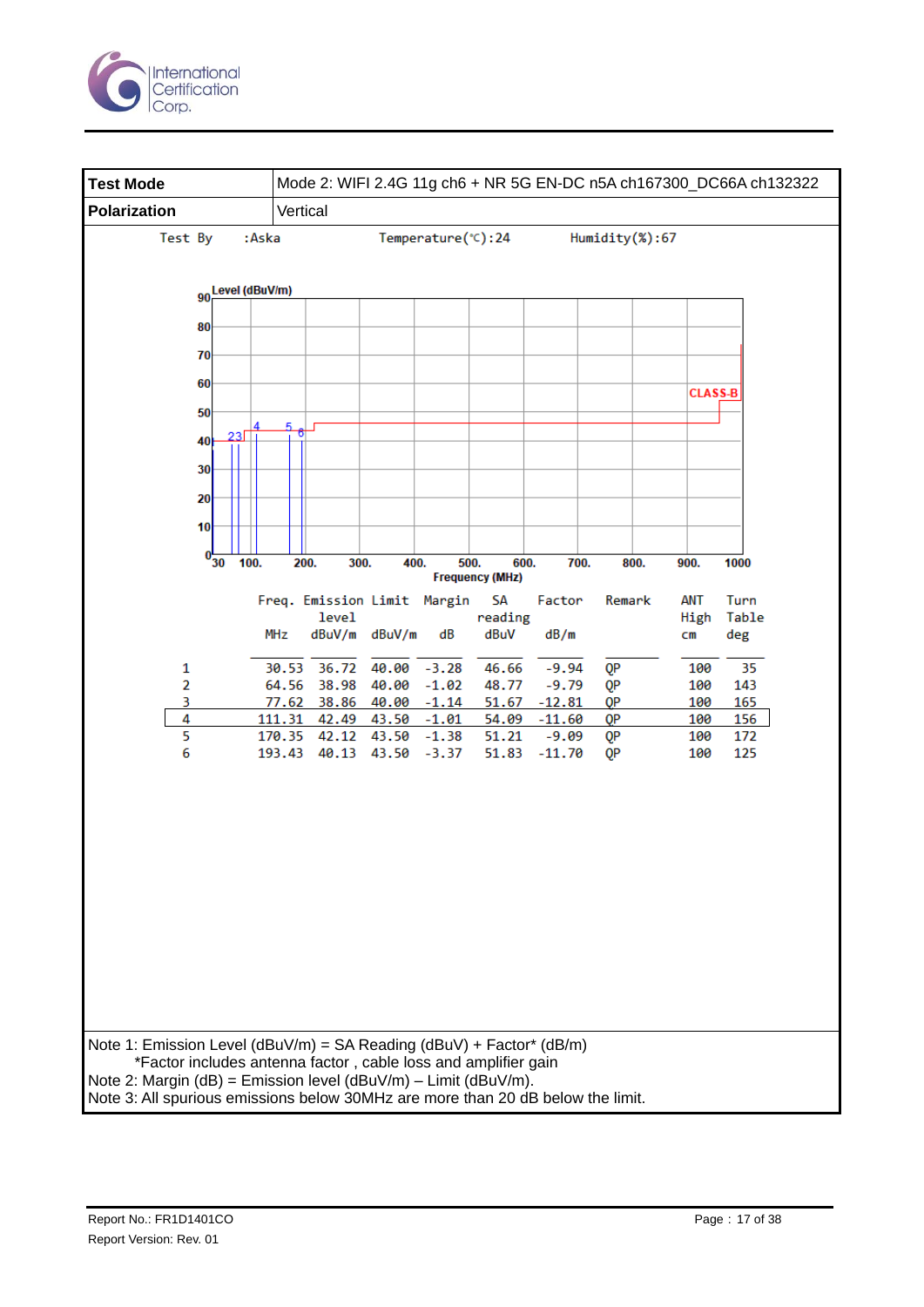

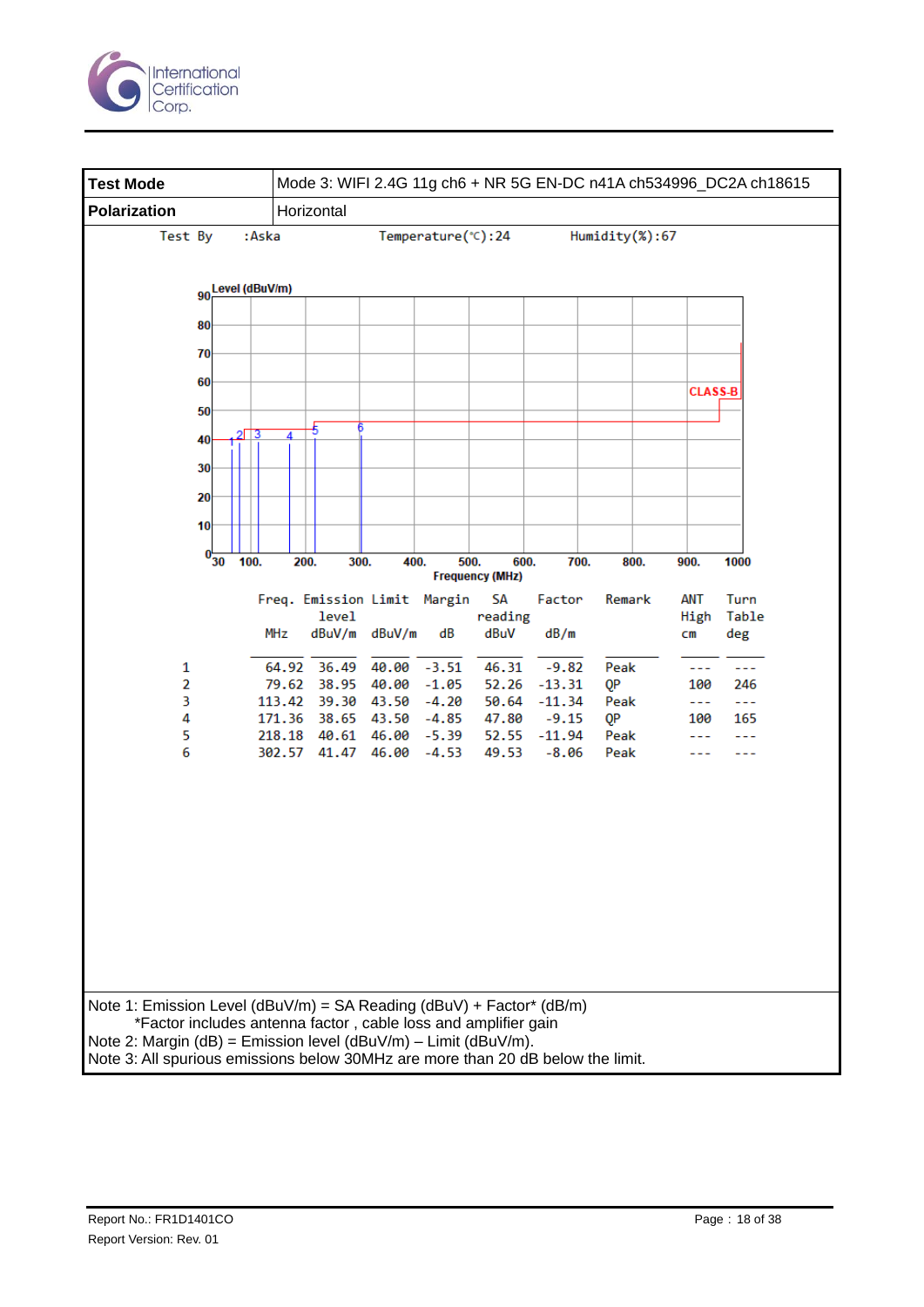

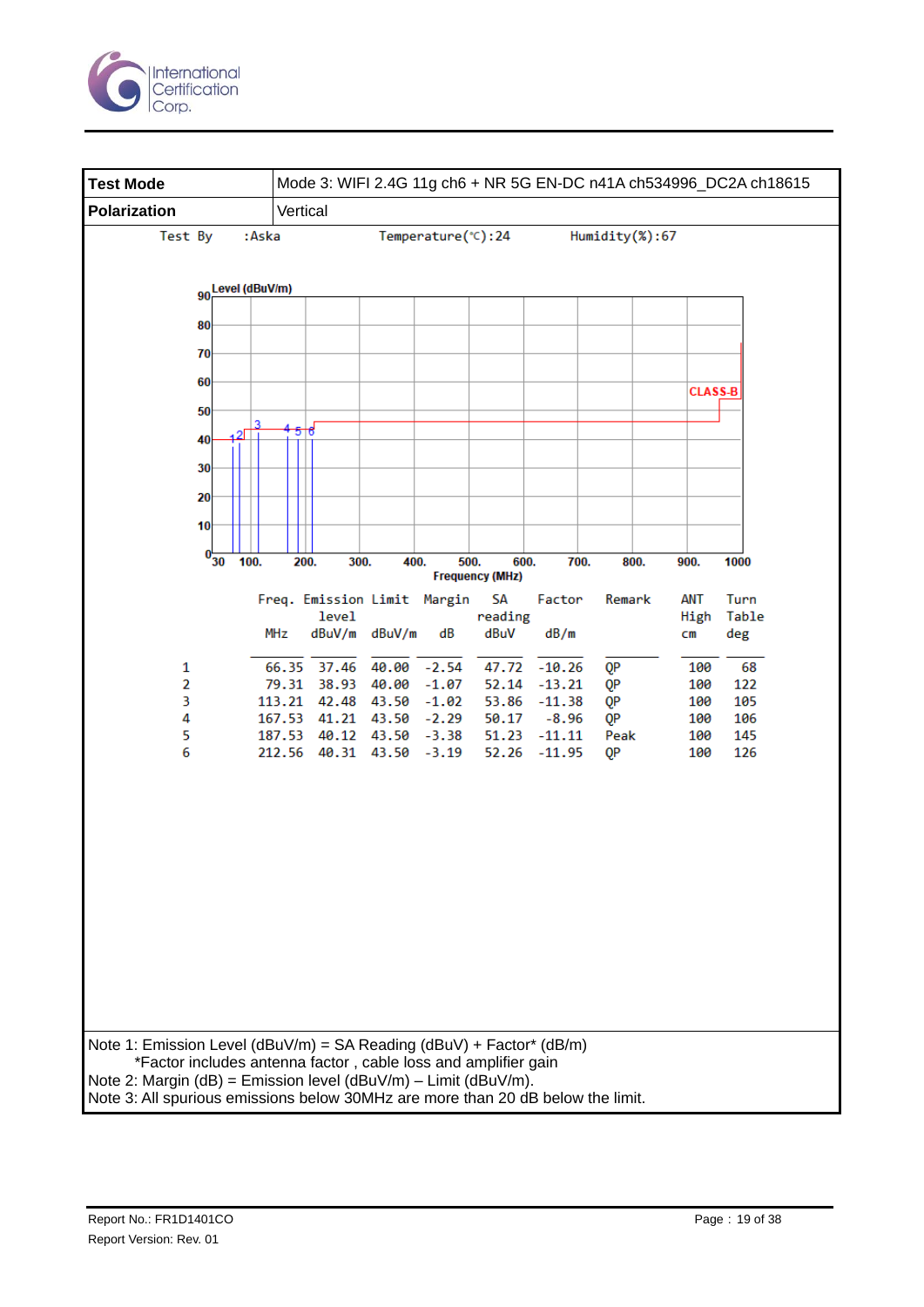

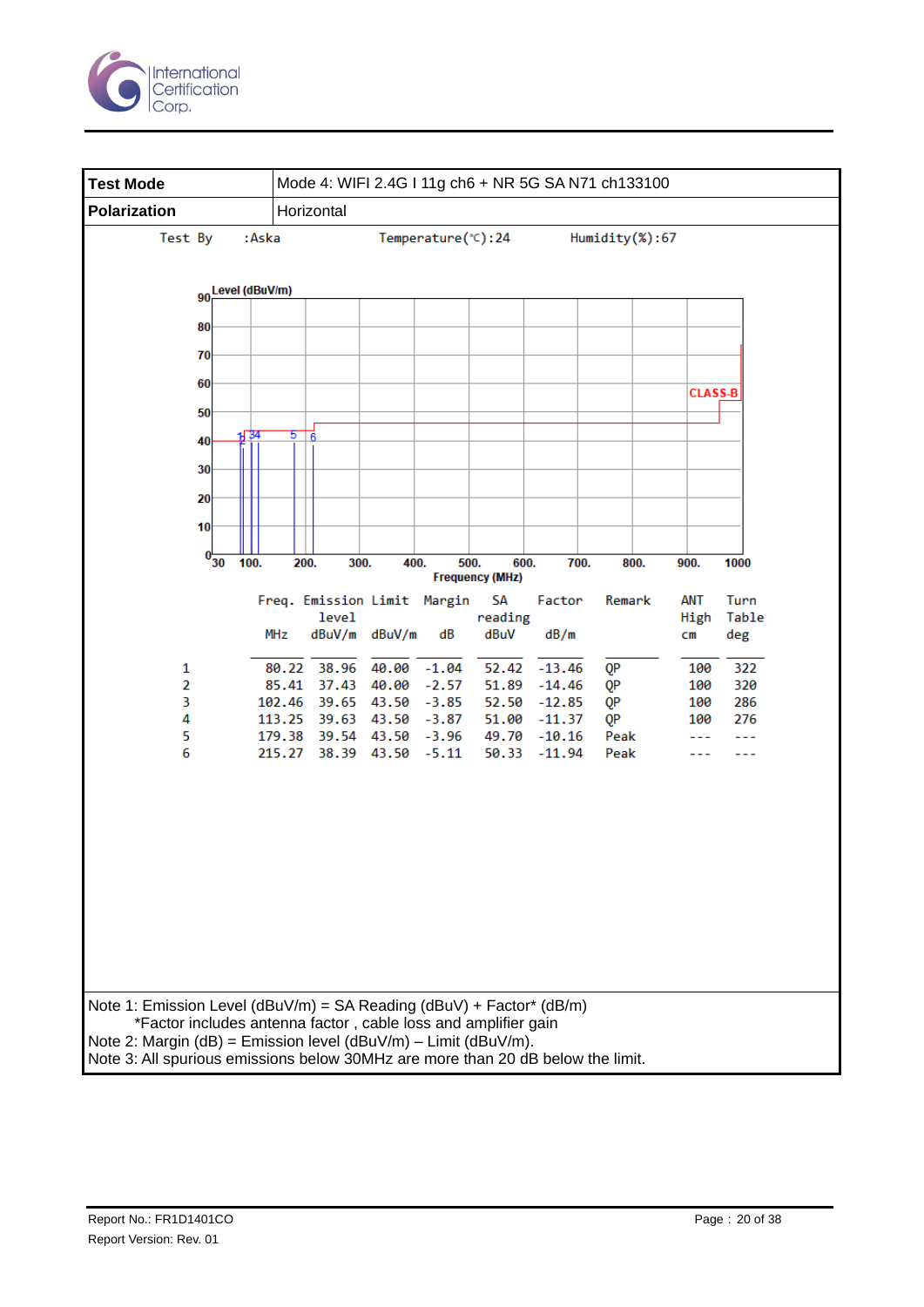

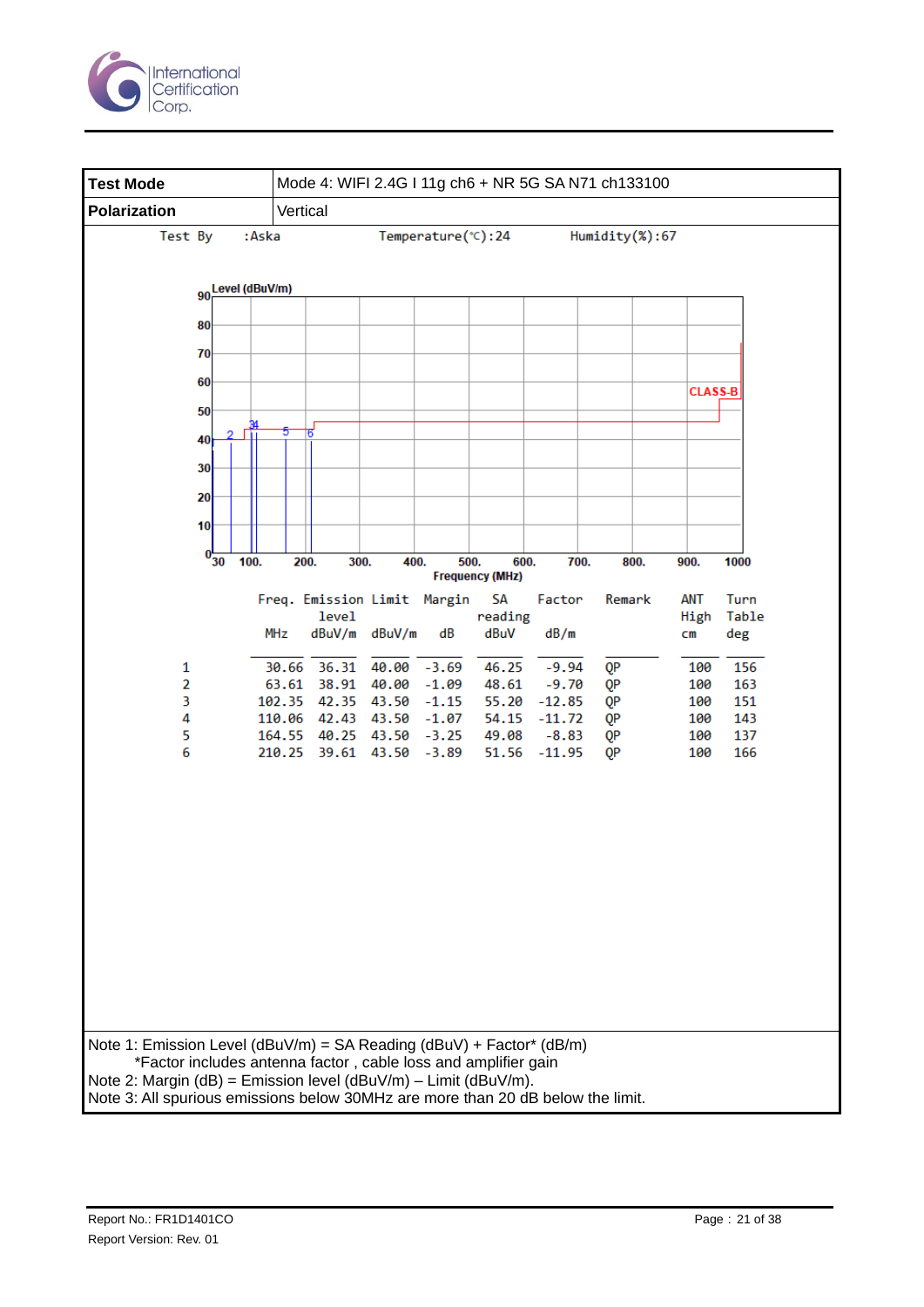

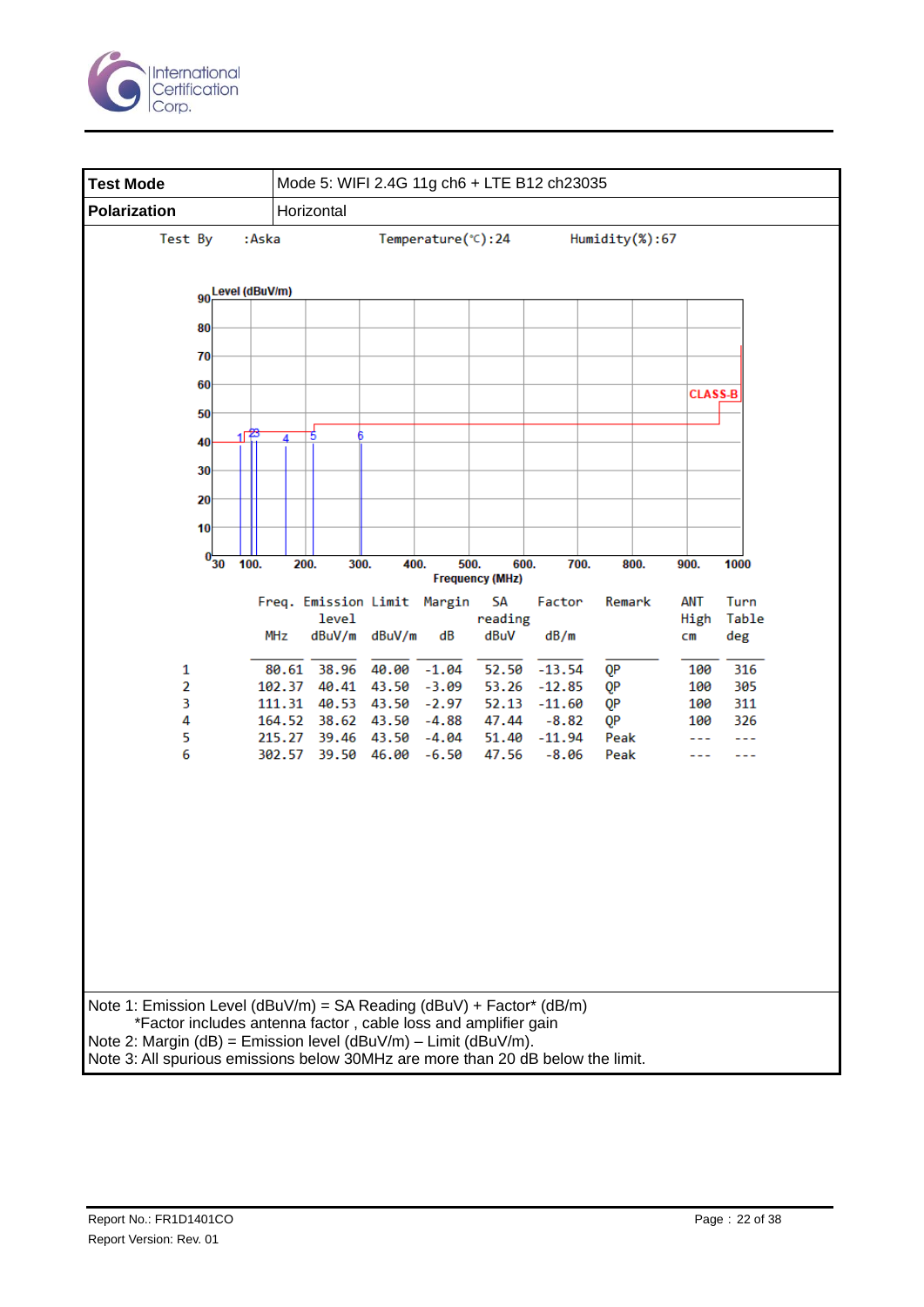

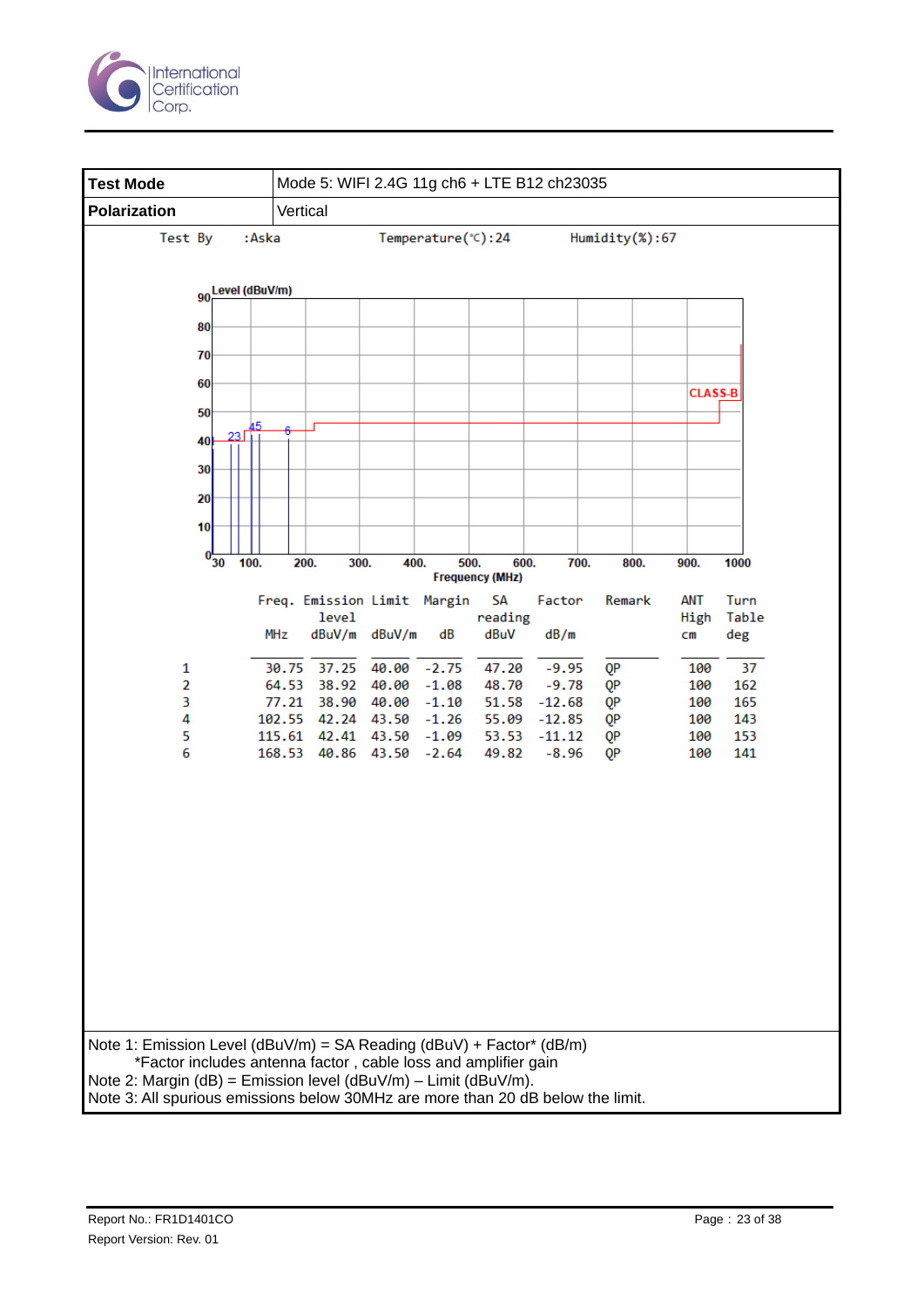

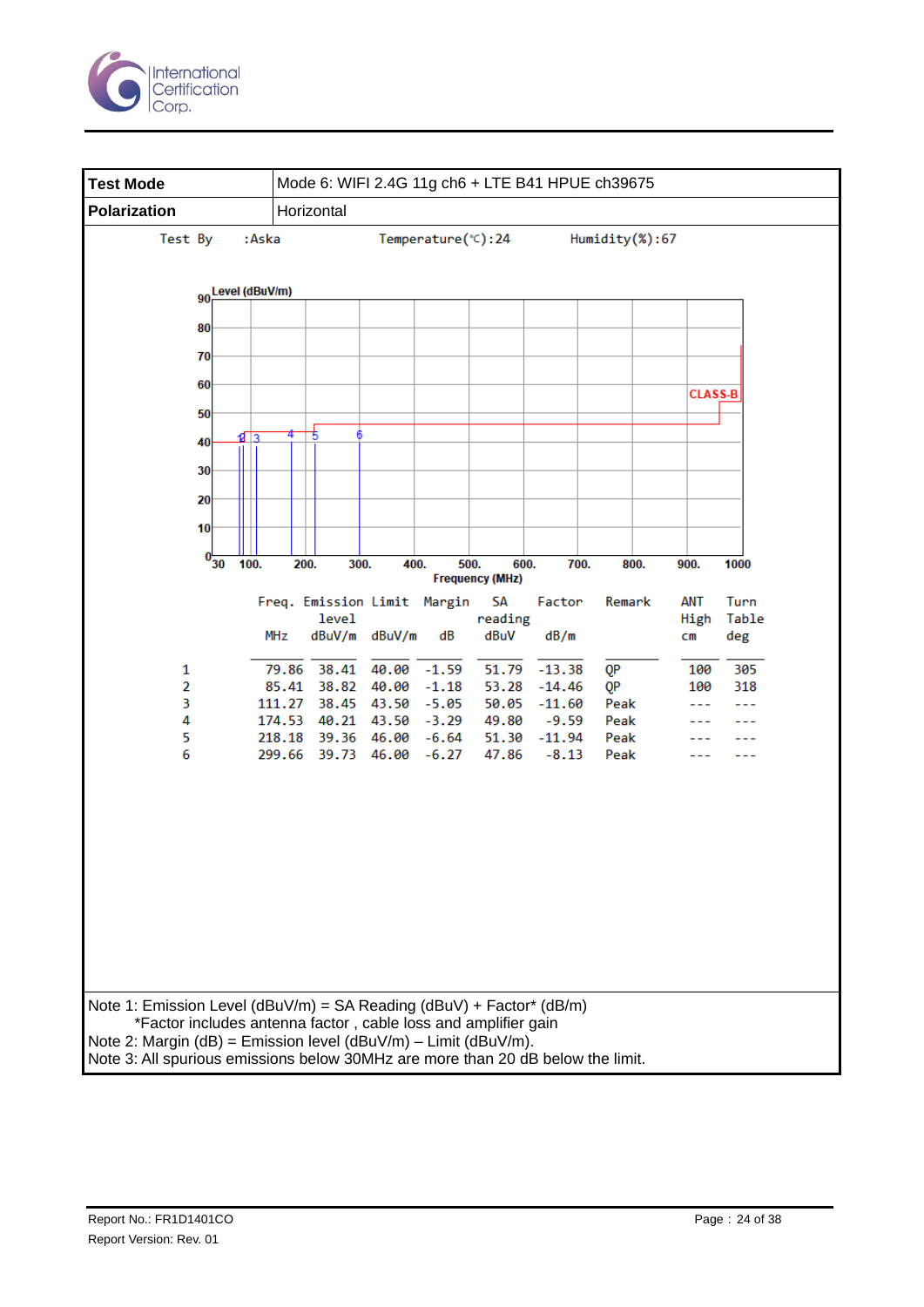

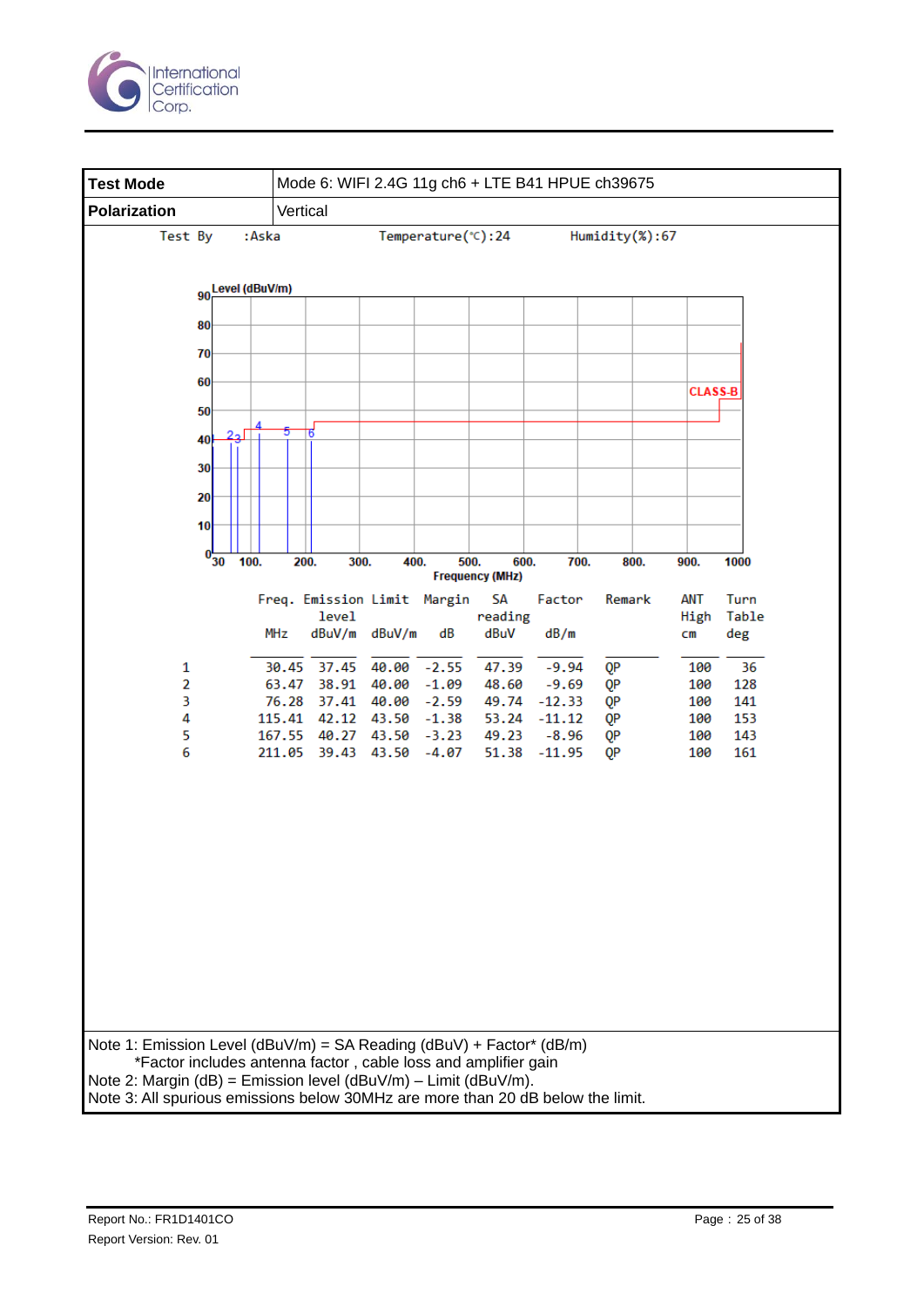



#### **3.1.5 Transmitter Radiated Unwanted Emissions (Above 1GHz)**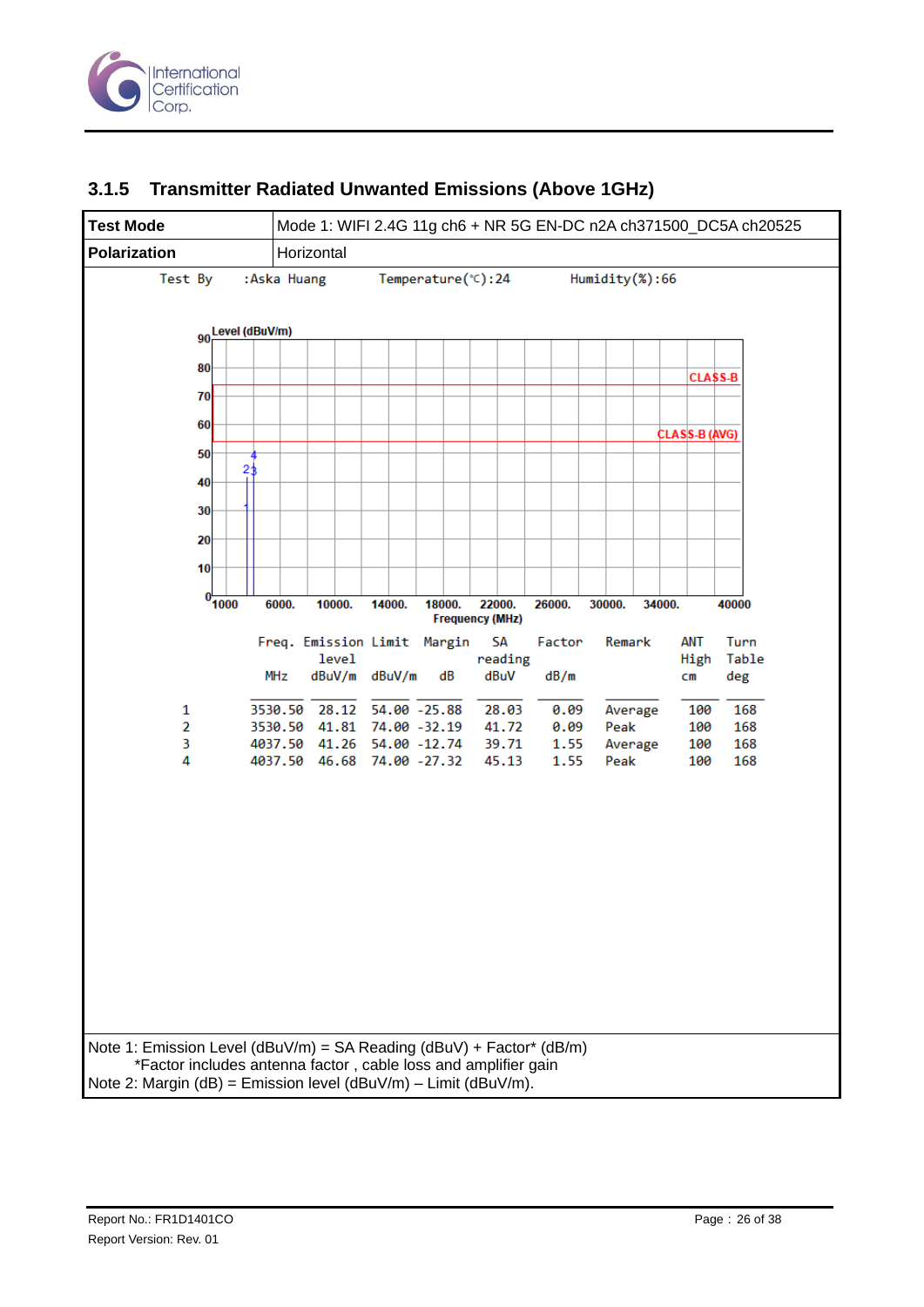

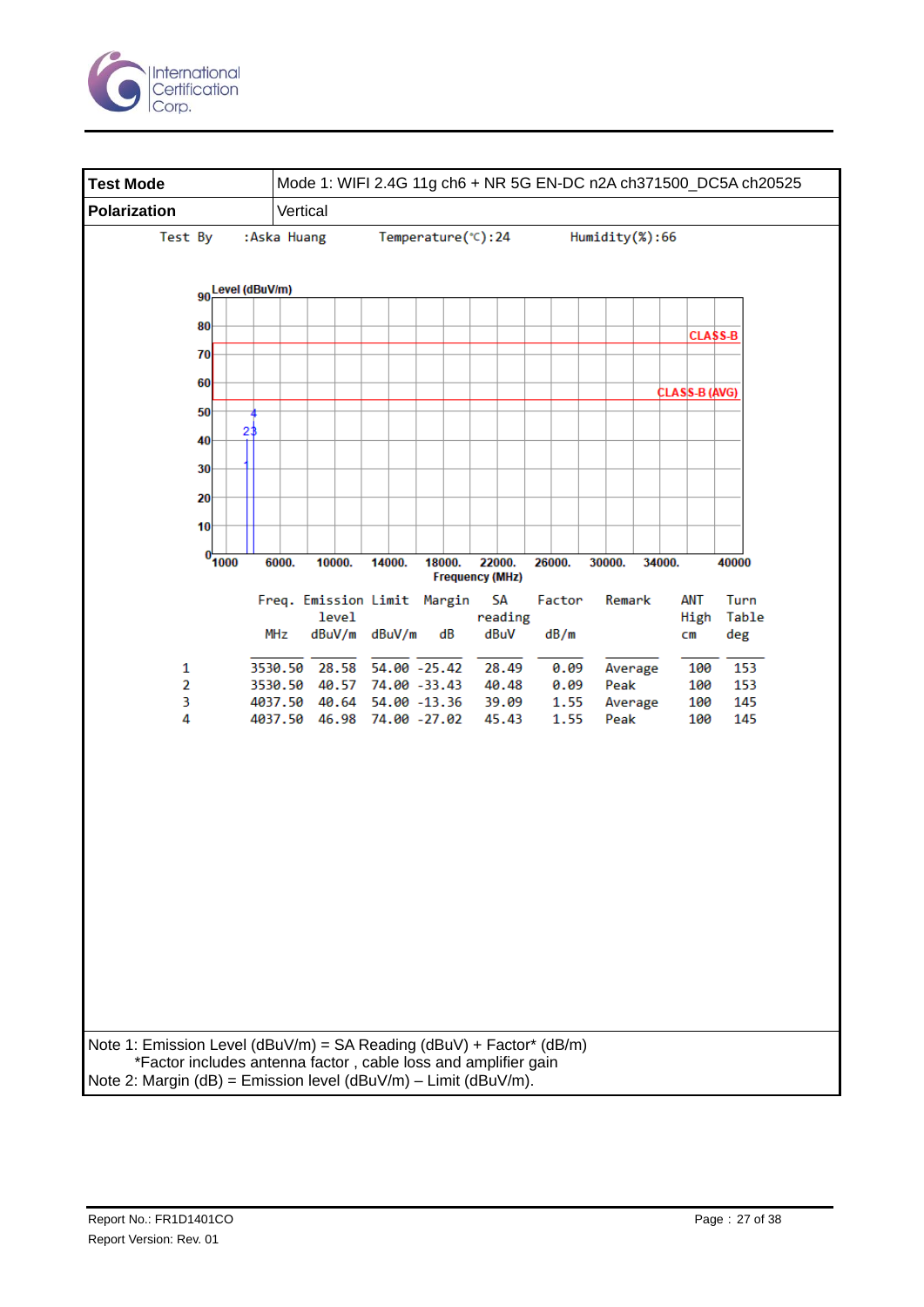

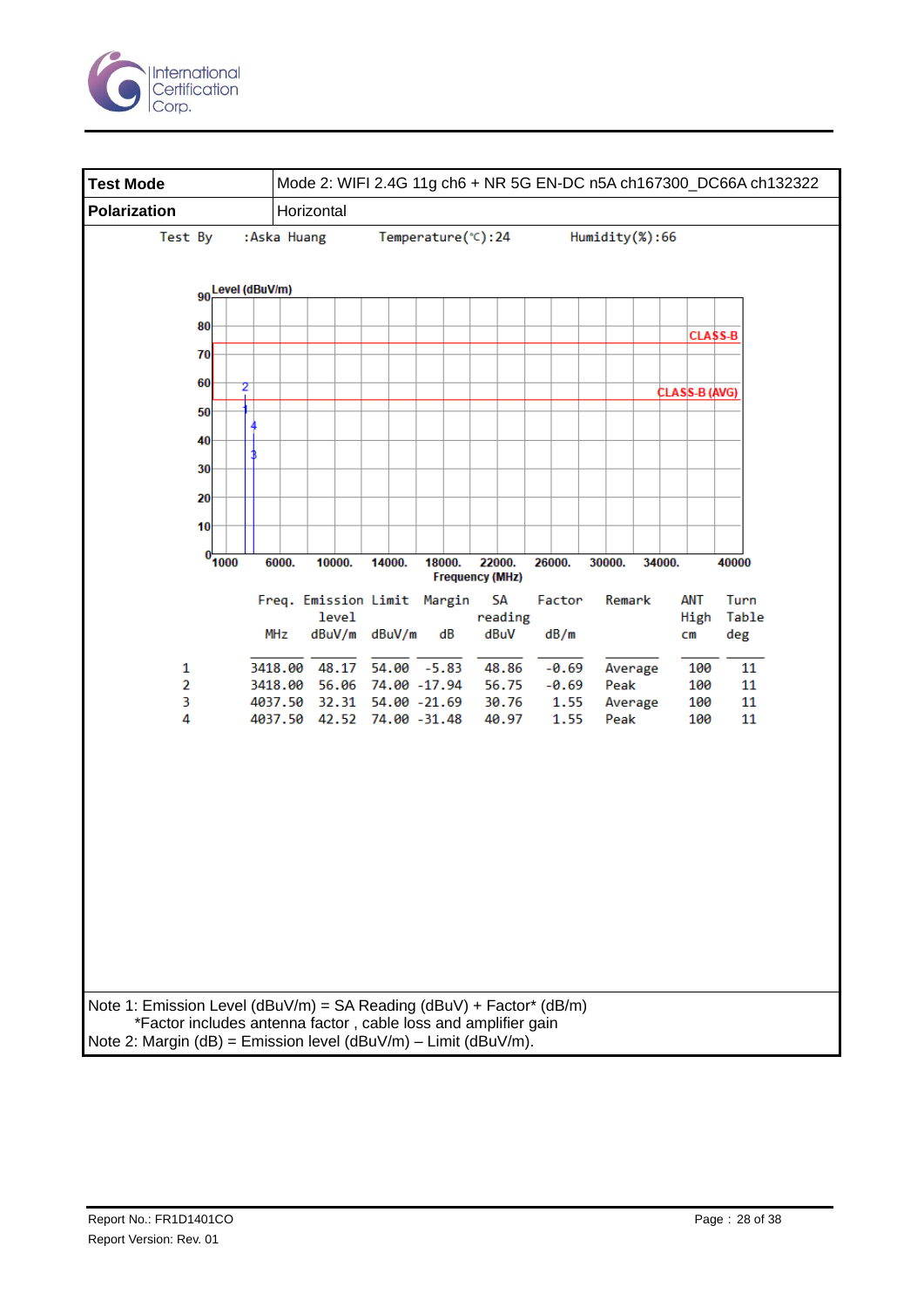

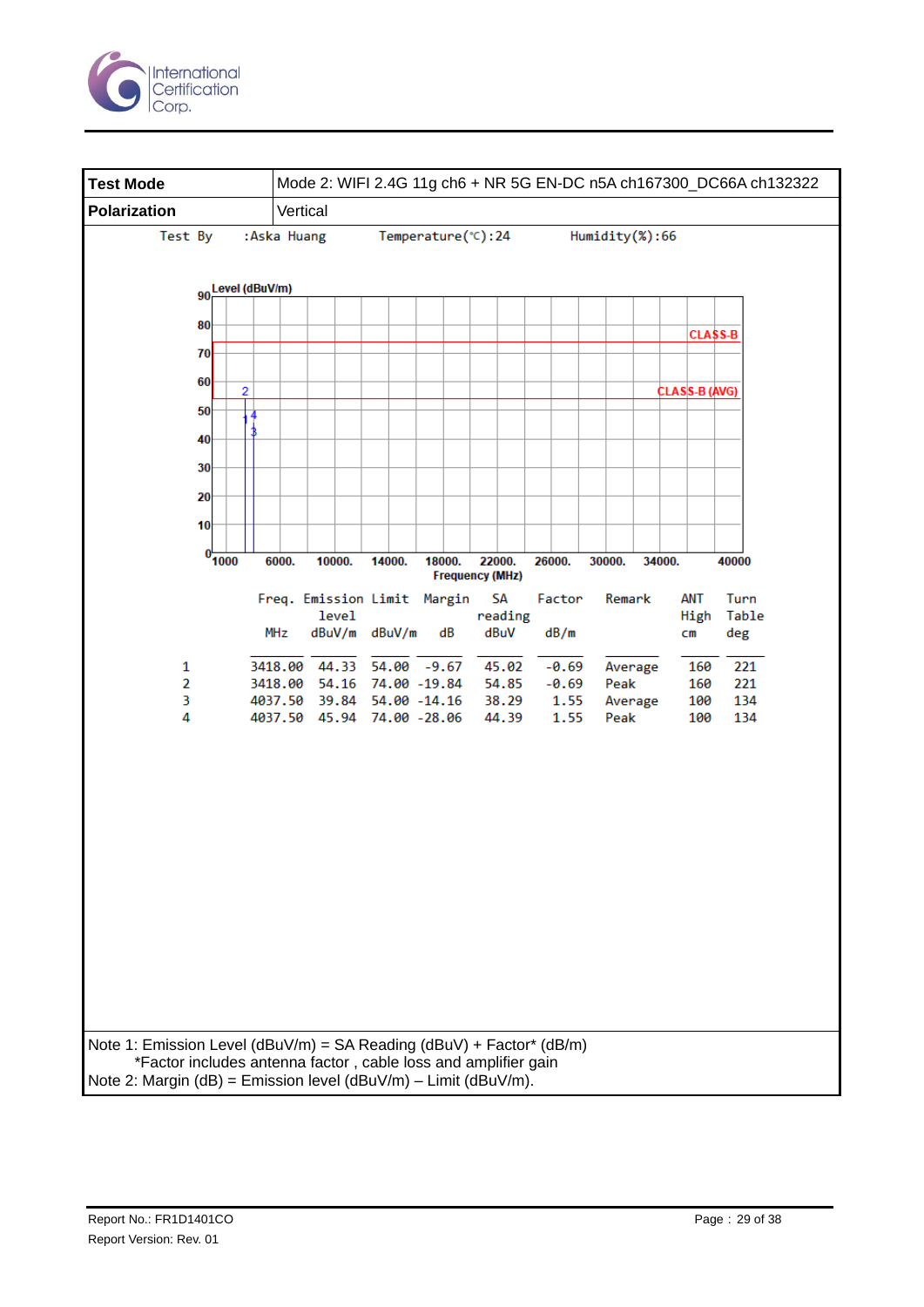

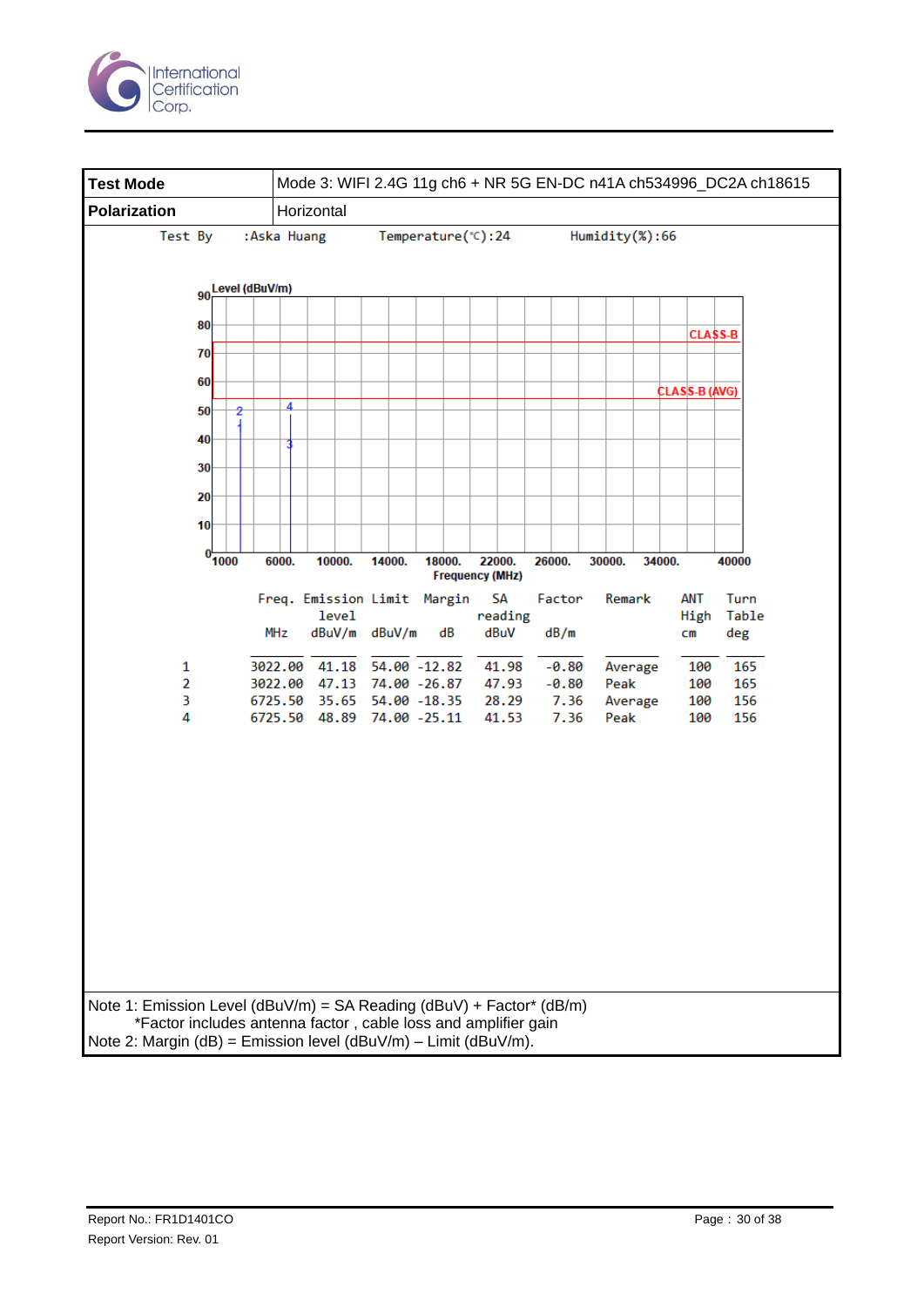

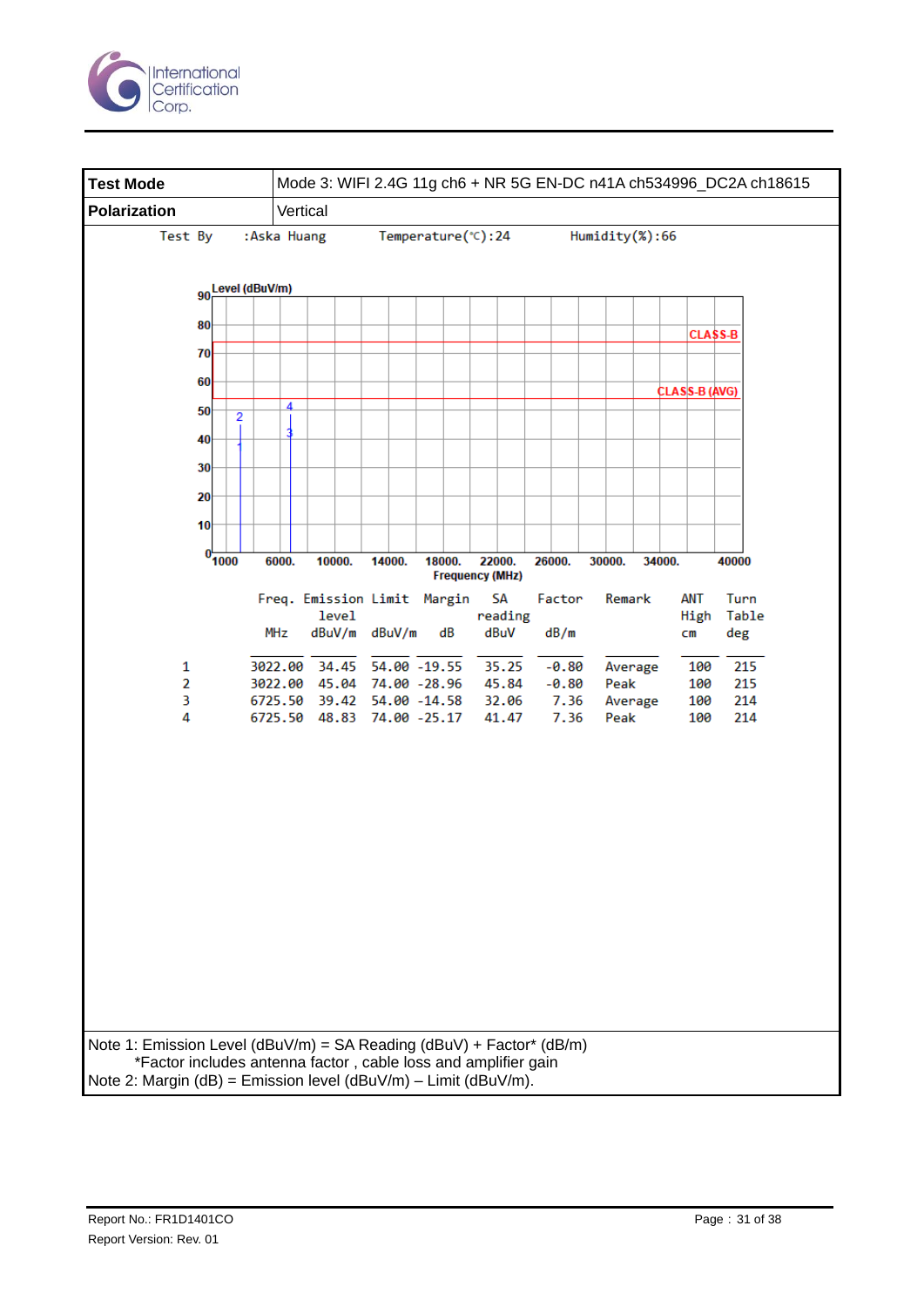

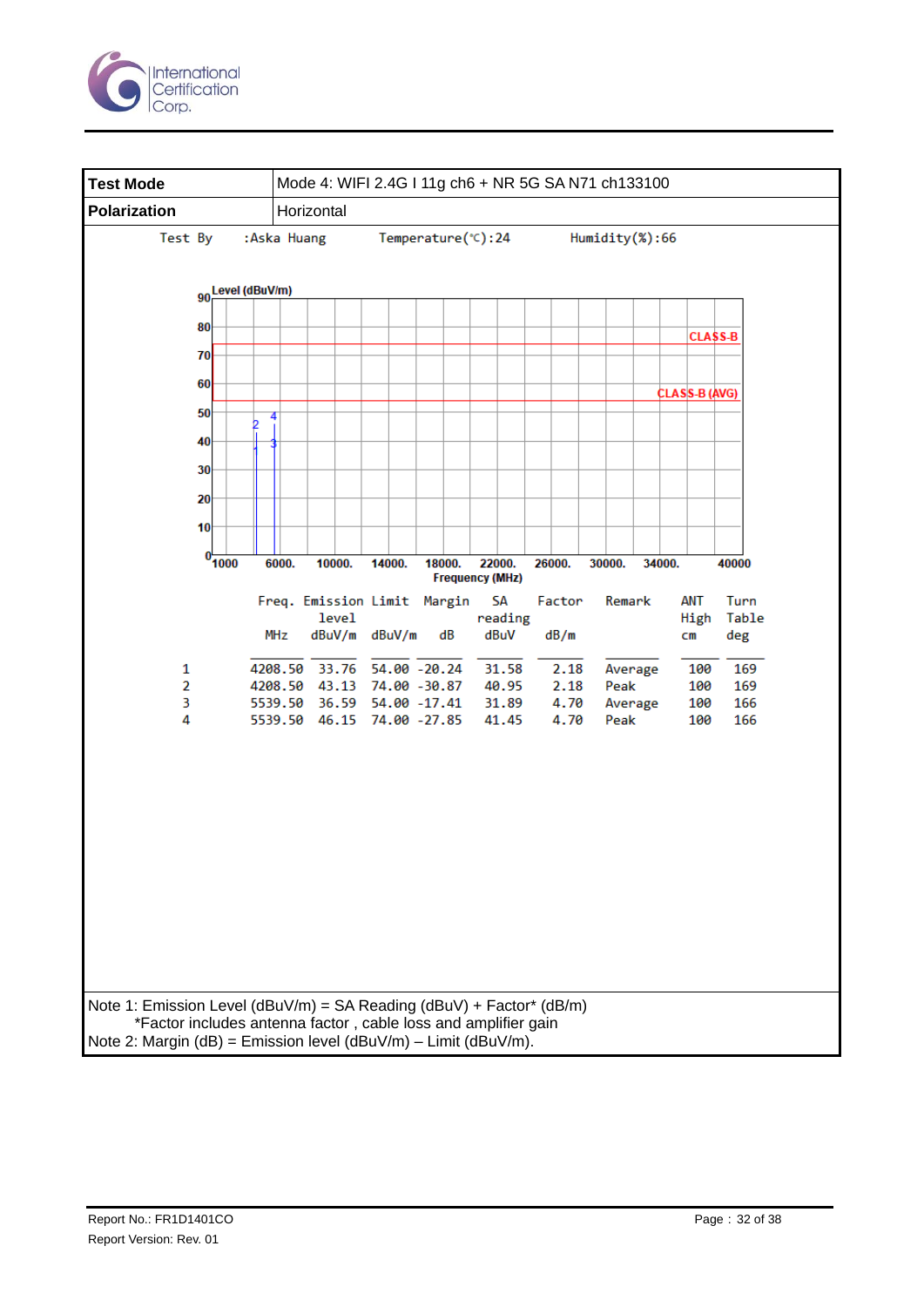

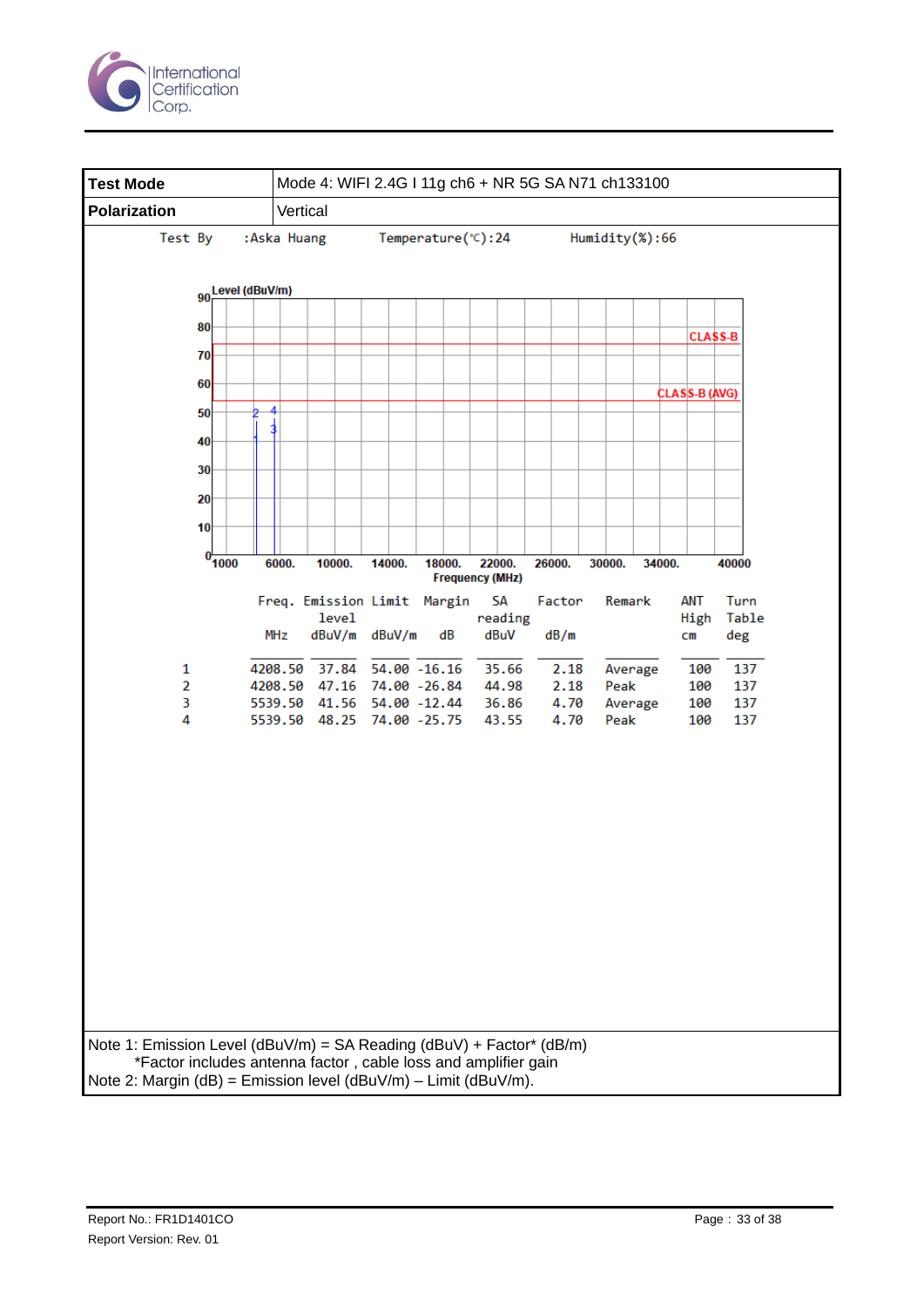

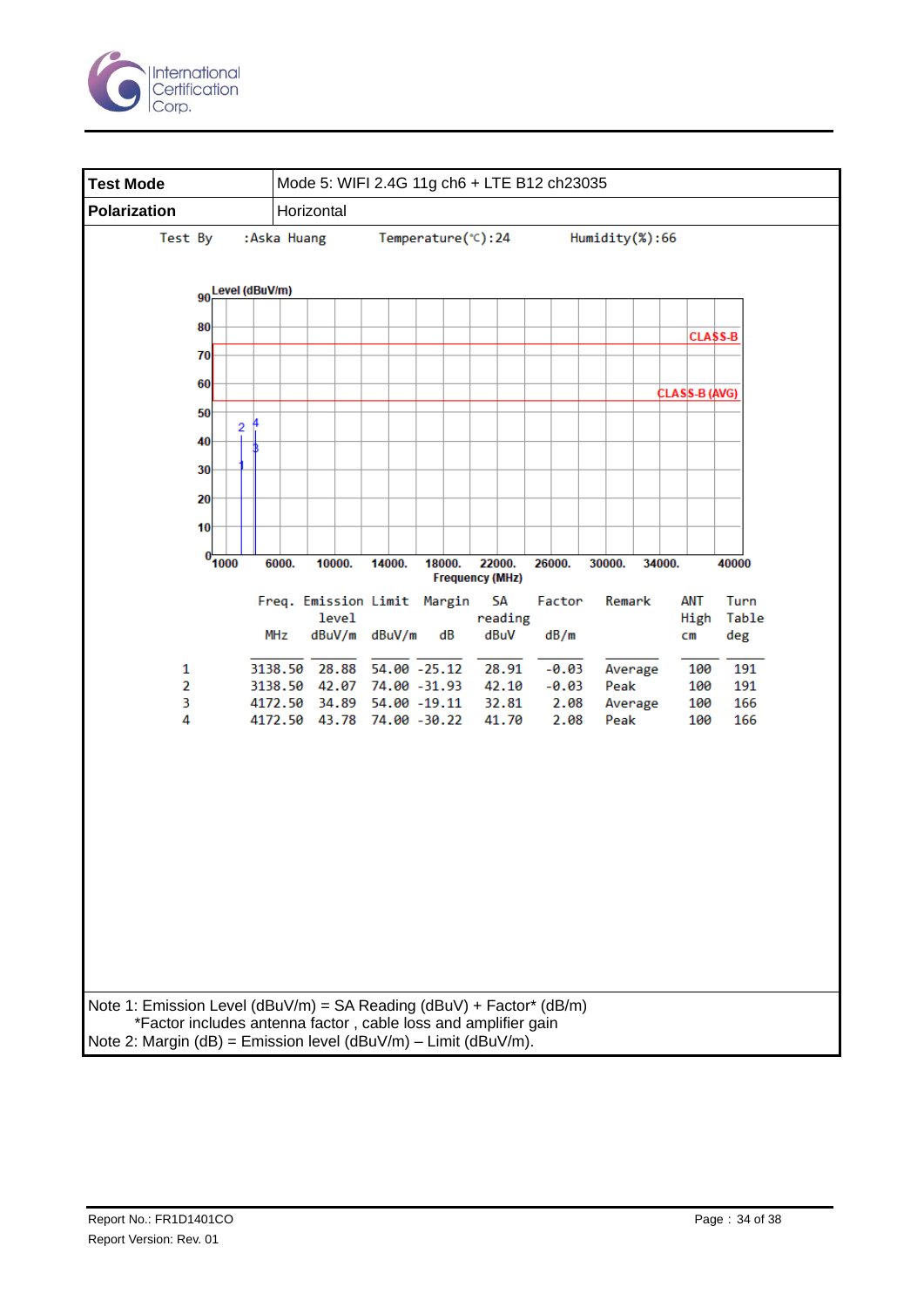

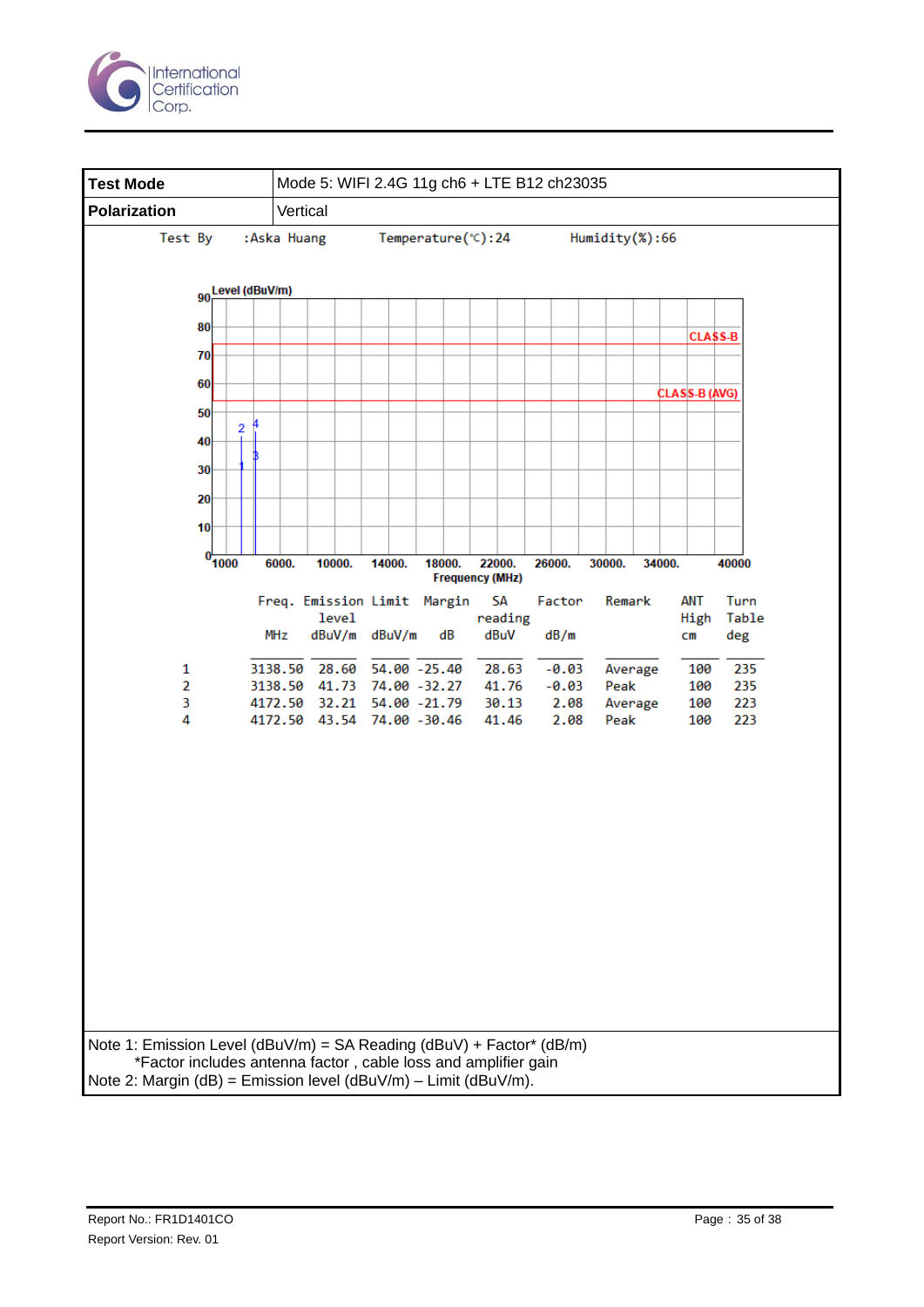

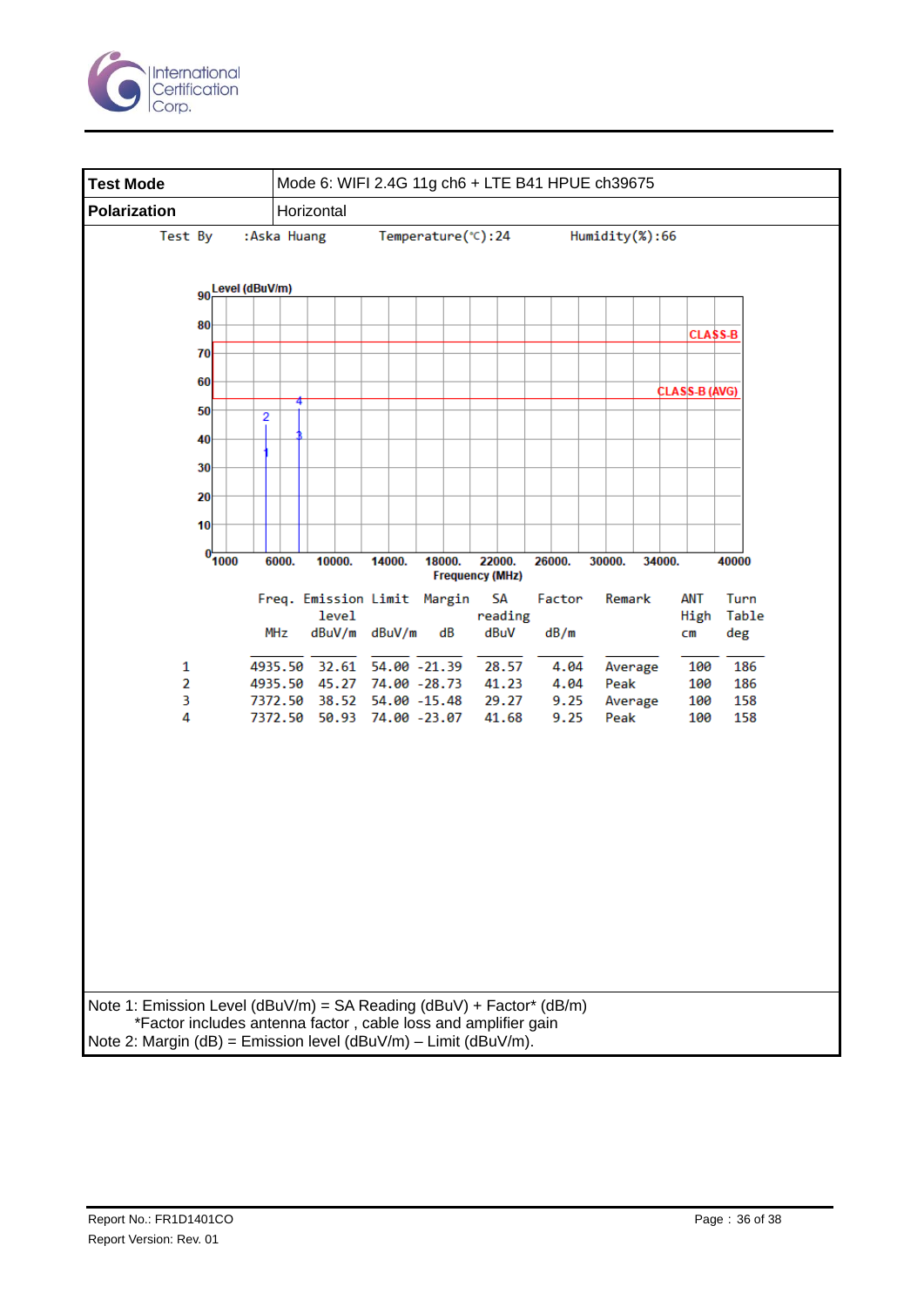